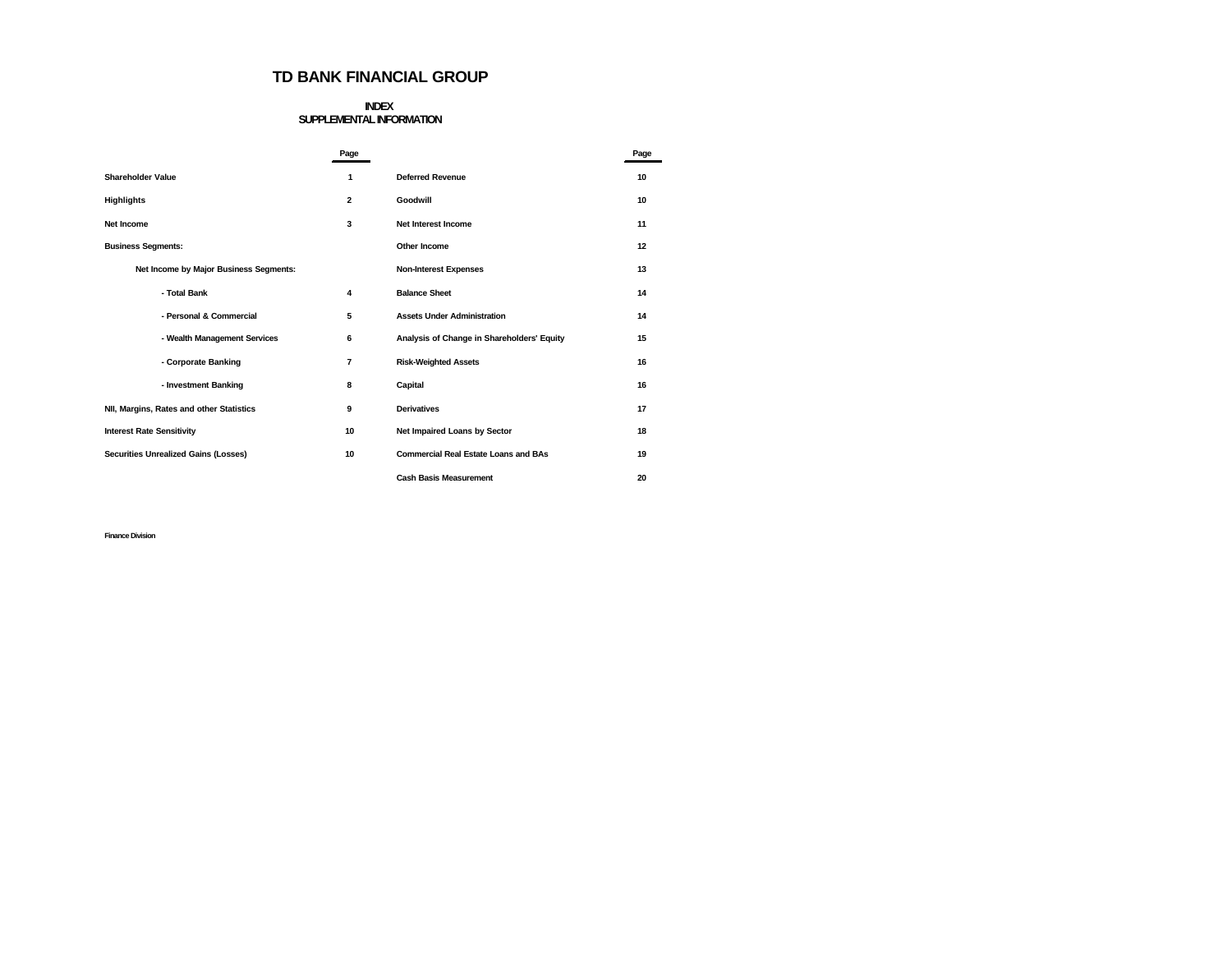|                                        |                |        |              |        | <b>FULL YEAR</b> |        |                |        |        |        |        |        |
|----------------------------------------|----------------|--------|--------------|--------|------------------|--------|----------------|--------|--------|--------|--------|--------|
|                                        | <b>LINE</b>    |        | 1996         |        |                  |        | 1997           |        |        | 1998   |        |        |
|                                        | #              |        | $\mathbf{2}$ | 3      | 4                |        | $\overline{2}$ | 3      | 4      |        | 1996   | 1997   |
| Per common share                       |                |        |              |        |                  |        |                |        |        |        |        |        |
| <b>Dividends</b>                       | $\mathbf 1$    | \$.25  | \$.25        | \$.25  | \$.25            | \$.28  | \$.28          | \$.28  | \$.28  | \$.32  | \$1.00 | \$1.12 |
| Book value                             | 2              | 18.88  | 19.30        | 19.69  | 20.30            | 20.69  | 21.39          | 21.92  | 22.75  | 23.62  | 20.30  | 22.75  |
| Closing market price                   | 3              | 25.13  | 23.60        | 25.65  | 31.35            | 37.10  | 39.50          | 44.55  | 51.65  | 53.60  | 31.35  | 51.65  |
| <b>Financial ratios and statistics</b> |                |        |              |        |                  |        |                |        |        |        |        |        |
| Return on common equity                | 4              | 15.2 % | 15.1 %       | 14.8 % | 16.3 %           | 16.4 % | 15.2 %         | 17.8 % | 16.8 % | 16.3 % | 15.4 % | 16.6 % |
| Return on assets                       | 5              | .80    | .79          | .74    | .80              | .78    | .69            | .77    | .73    | .69    | .78    | .74    |
| Dividend yield (1)                     | 6              | 3.7    | 3.9          | 3.9    | 3.5              | 3.0    | 2.8            | 2.6    | 2.5    | 2.1    | 3.7    | 2.7    |
| Common dividend payout ratio           | $\overline{7}$ | 35.3   | 35.5         | 34.5   | 32.0             | 33.1   | 36.0           | 28.9   | 29.6   | 33.7   | 34.3   | 31.7   |
| Closing market price to book value     | 8              | 1.33   | 1.22         | 1.30   | 1.54             | 1.79   | 1.85           | 2.03   | 2.27   | 2.27   | 1.54   | 2.27   |
| Price earnings ratio (2)               | 9              | 9.4    | 8.3          | 9.0    | 10.6             | 12.0   | 12.5           | 13.1   | 14.6   | 14.7   | 10.6   | 14.6   |
| Total market return on common          |                |        |              |        |                  |        |                |        |        |        |        |        |
| shareholders' investment (3)           | 10             | 24.7   | 22.7         | 29.0   | 36.2             | 51.7   | 71.9           | 77.9   | 68.3   | 47.6   | 36.2   | 68.3   |
| Number of common shares outstanding    | 11             | 301.4  | 301.7        | 291.8  | 302.7            | 299.1  | 296.5          | 296.9  | 296.9  | 297.0  | 302.7  | 296.9  |

(1) dividends per common share for trailing 4 quarters divided by average of high and low common share prices for the period

(2) closing common share price divided by net income per common share for trailing 4 quarters

(3) the change in market price plus dividends paid in trailing 4 quarters as a percentage of the prior year's closing market price per common share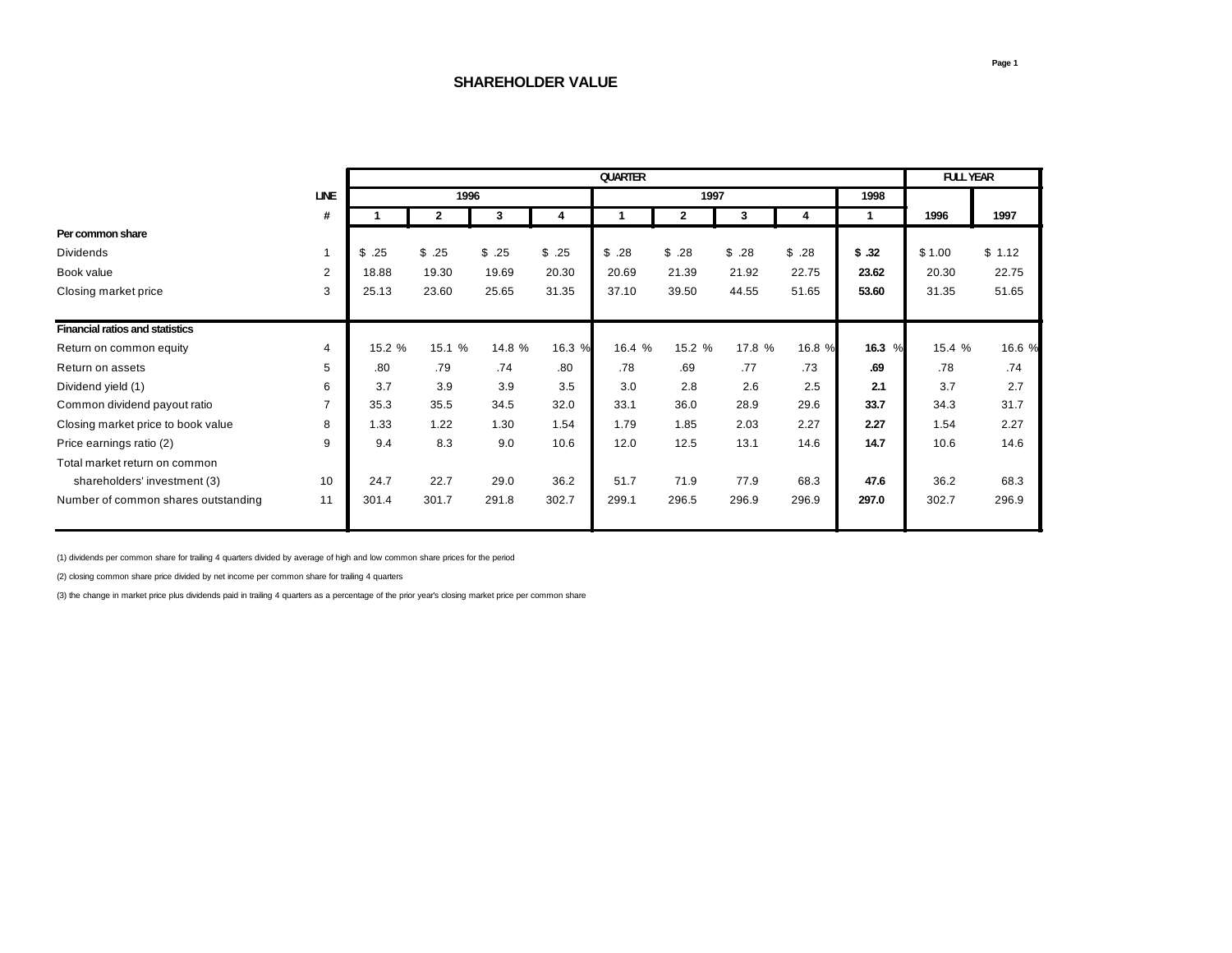## **HIGHLIGHTS**

|                                                           | <b>QUARTER</b> |                 |                |                          |                          |                      |                     |                          |          | <b>FULL YEAR</b>  |                       |          |
|-----------------------------------------------------------|----------------|-----------------|----------------|--------------------------|--------------------------|----------------------|---------------------|--------------------------|----------|-------------------|-----------------------|----------|
|                                                           | <b>LINE</b>    |                 | 1996           |                          |                          |                      | 1997                |                          |          | 1998              |                       |          |
|                                                           | #              |                 | $\overline{2}$ | $\overline{\mathbf{3}}$  | 4                        | $\blacktriangleleft$ | $\overline{2}$      | $\overline{\mathbf{3}}$  | 4        | 1                 | 1996                  | 1997     |
| Results of operations (\$ millions)                       |                |                 |                |                          |                          |                      |                     |                          |          |                   |                       |          |
| Net income                                                | $\mathbf 1$    | \$222           | \$220          | \$223                    | \$249                    | \$264                | \$240               | \$295                    | \$289    | \$293             | \$914                 | \$1,088  |
| Net interest income (TEB)                                 | $\overline{2}$ | 639             | 613            | 659                      | 692                      | 720                  | 726                 | 739                      | 798      | 810               | 2,603                 | 2,983    |
| Total revenue (TEB)                                       | 3              | 1.051           | 1,055          | 1,084                    | 1,162                    | 1,260                | 1,291               | 1,396                    | 1,686    | 1,517             | 4,352                 | 5,633    |
| Per common share                                          |                |                 |                |                          |                          |                      |                     |                          |          |                   |                       |          |
| Net income                                                | $\overline{4}$ | \$.71           | \$.70          | \$.73                    | \$.81                    | \$.85                | \$.78               | \$.96                    | \$.95    | \$.95             | \$2.95                | \$3.54   |
| Financial position (\$ billions)                          |                |                 |                |                          |                          |                      |                     |                          |          |                   |                       |          |
| <b>Total assets</b>                                       | 5              | \$109.4         | \$117.4        | \$120.8                  | \$130.3                  | \$136.1              | \$153.2             | \$156.1                  | \$163.9  | \$177.0           | \$130.3               | \$163.9  |
| Total common equity                                       | 6              | 5.7             | 5.8            | 5.7                      | 6.1                      | 6.2                  | 6.3                 | 6.5                      | 6.8      | 7.0               | 6.1                   | 6.8      |
| Other (\$ millions)                                       |                |                 |                |                          |                          |                      |                     |                          |          |                   |                       |          |
| Net interest margin (TEB)                                 | $\overline{7}$ | 2.62 %          | 2.49 %         | 2.48 %                   | 2.54 %                   | 2.45 %               | 2.40 %              | 2.26 %                   | 2.31 %   | 2.21%             | 2.53%                 | 2.35 %   |
| Net impaired loans                                        | 8              | \$492           | \$395          | \$439                    | \$344                    | \$514                | \$367               | \$285                    | (\$79)   | \$84              | \$344                 | (\$79)   |
| Net impaired loans as a % of net loans*                   | 9              | $.6\%$          | $.5\%$         | .5 %                     | $\frac{1}{2}$<br>$\cdot$ | $.5\%$               | $\frac{1}{2}$<br>.4 | $\%$<br>$\cdot$ 3        | $(.1)$ % | $\%$<br>$\cdot$ 1 | $\%$<br>$\mathcal{A}$ | $(.1)$ % |
| PCL as a % of net average loans*                          | 10             | .22             | .22            | .20                      | .11                      | .17                  | .17                 | .15                      | .86      | .22               | .18                   | .35      |
| PCL excluding special charge as a % of net average loans* | 11             |                 |                | $\overline{\phantom{a}}$ |                          |                      |                     | $\overline{\phantom{a}}$ | .14      |                   |                       | .16      |
| Securities - surplus from book                            | 12             | \$180           | \$148          | \$144                    | \$323                    | \$431                | \$507               | \$893                    | \$674    | \$753             | \$323                 | \$674    |
| Capital ratios                                            |                |                 |                |                          |                          |                      |                     |                          |          |                   |                       |          |
| Net common equity to risk weighted assets                 | 13             | 7.0 %           | 7.0 %          | 6.6 %                    | 6.2 %                    | 6.1 %                | 5.7 %               | 6.1 %                    | 6.1 %    | 6.2 $%$           | 6.2 %                 | 6.1 %    |
| Tier 1                                                    | 14             | 7.6             | 7.6            | 7.2                      | 6.8                      | 6.6                  | 6.3                 | 6.7                      | 6.6      | 7.1               | 6.8                   | 6.6      |
| Total capital                                             | 15             | 10.4            | 10.4           | 9.8                      | 9.7                      | 9.7                  | 9.4                 | 10.0                     | 10.2     | 10.8              | 9.7                   | 10.2     |
| Efficiency ratio                                          | 16             | 59.4            | 60.7           | 61.6                     | 62.0                     | 60.1                 | 63.5                | 60.9                     | 56.6     | 60.3              | 61.0                  | 60.0     |
| Efficiency ratio-excluding goodwill and one-time gains    | 17             | 59.4            | 60.7           | 61.6                     | 62.0                     | 59.6                 | 60.7                | 60.4                     | 63.8     | 59.7              | 61.0                  | 61.2     |
| Number of full-time equivalent staff at period end        | 18             | 25,048          | 25,258         | 25,625                   | 26,815                   | 27,240               | 27,458              | 27,645                   | 28,001   | 28,582            | 26,815                | 28,001   |
| Number of Bank branches                                   | 19             | 953             | 949            | 951                      | 953                      | 939                  | 928                 | 924                      | 919      | 913               | 953                   | 919      |
| Rating of senior debt: Moody's                            | 20             | Aa <sub>2</sub> | Aa2            | Aa2                      | Aa2                      | Aa2                  | Aa2                 | Aa2                      | Aa2      | Aa2               | Aa2                   | Aa2      |
| <b>Standard and Poor's</b>                                | 21             | AA              | AA             | AA                       | AA                       | AA                   | AA                  | AA                       | AA       | AA                | AA                    | AA       |

\* Includes customers' liability under acceptances and securities purchased under resale agreements.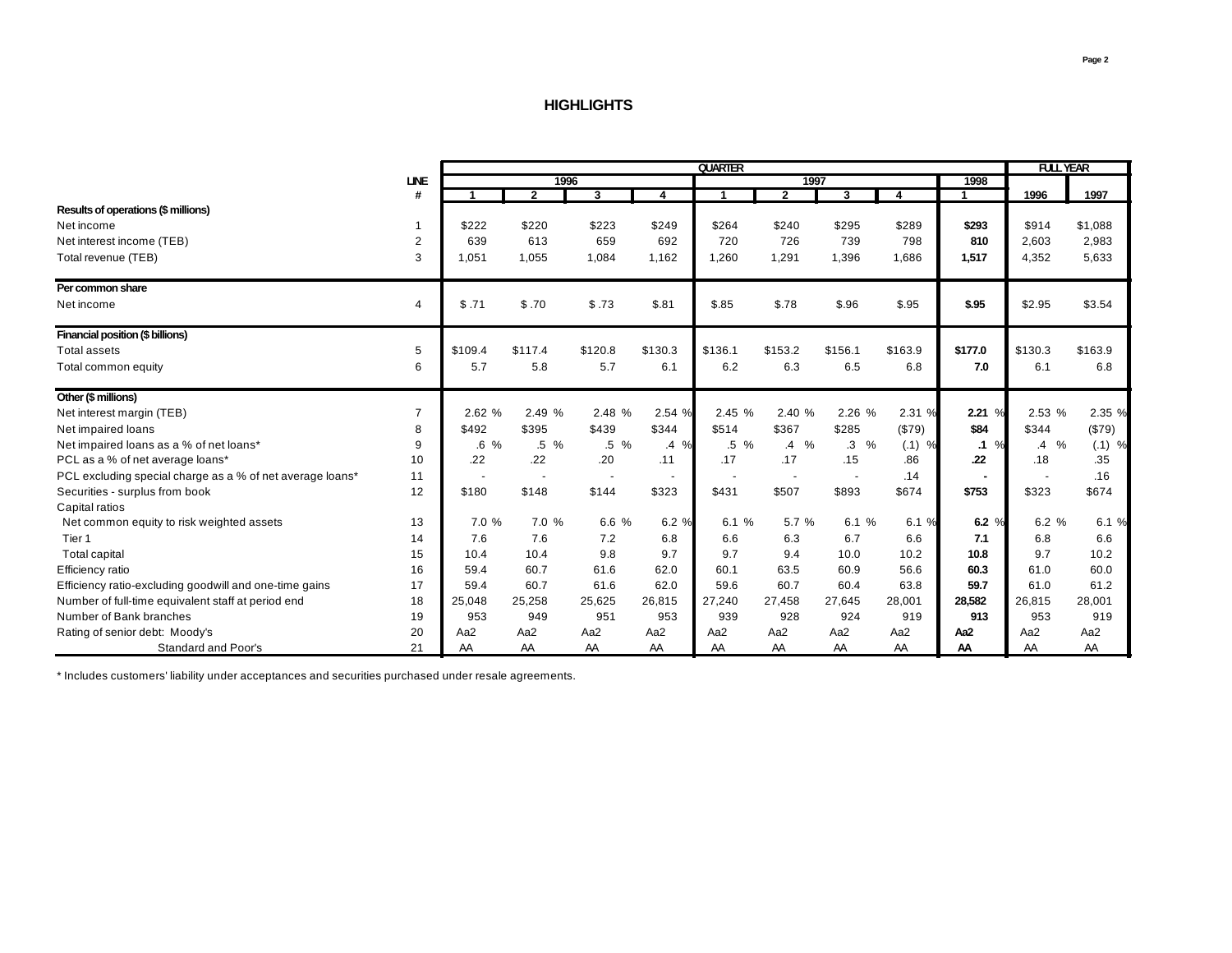**NET INCOME (\$MILLIONS)**

|                                                           |                |        |        | <b>FULL YEAR</b> |        |        |        |        |        |        |         |         |
|-----------------------------------------------------------|----------------|--------|--------|------------------|--------|--------|--------|--------|--------|--------|---------|---------|
|                                                           | <b>LINE</b>    |        | 1996   |                  |        |        | 1997   |        |        | 1998   |         |         |
|                                                           | #              |        | 2      | 3                |        |        | 2      | 3      | 4      | 1      | 1996    | 1997    |
| Net interest income (TEB)                                 | 1              | \$639  | \$613  | \$659            | \$692  | \$720  | \$726  | \$739  | \$798  | \$810  | \$2,603 | \$2,983 |
| Provision for credit losses                               | $\overline{2}$ | 43     | 42     | 43               | 24     | 40     | 40     | 40     | 240    | 63     | 152     | 360     |
| Other income (page 12)                                    | 3              | 412    | 442    | 425              | 470    | 540    | 565    | 657    | 888    | 707    | 1,749   | 2,650   |
| Net interest and other income                             | $\overline{4}$ | 1.008  | 1,013  | 1,041            | 1,138  | 1.220  | 1,251  | 1,356  | 1,446  | 1,454  | 4,200   | 5,273   |
| Non-interest expenses (page 13)                           | 5              | 624    | 641    | 668              | 721    | 758    | 820    | 850    | 955    | 914    | 2.654   | 3,383   |
| Income before provision for income taxes                  | 6              | 384    | 372    | 373              | 417    | 462    | 431    | 506    | 491    | 540    | 1,546   | 1,890   |
| Provision for income taxes (TEB)                          | $\overline{7}$ | 162    | 152    | 150              | 168    | 198    | 191    | 211    | 202    | 247    | 632     | 802     |
| Net income                                                | 8              | 222    | 220    | 223              | 249    | 264    | 240    | 295    | 289    | 293    | 914     | 1,088   |
| Preferred dividends                                       | 9              | 8      | 8      | 8                |        | 8      | 7      | 8      |        | 11     | 32      | 31      |
| Net income applicable to common shares                    | 10             | \$214  | \$212  | \$215            | \$241  | \$256  | \$233  | \$287  | \$281  | \$282  | \$882   | \$1,057 |
| Average number of common shares<br>outstanding (millions) | 11             | 301.4  | 301.5  | 297.8            | 293.5  | 302.5  | 298.7  | 296.8  | 296.9  | 297.0  | 298.6   | 298.7   |
| Earnings per share                                        | 12             | \$0.71 | \$0.70 | \$0.73           | \$0.81 | \$0.85 | \$0.78 | \$0.96 | \$0.95 | \$0.95 | \$2.95  | \$3.54  |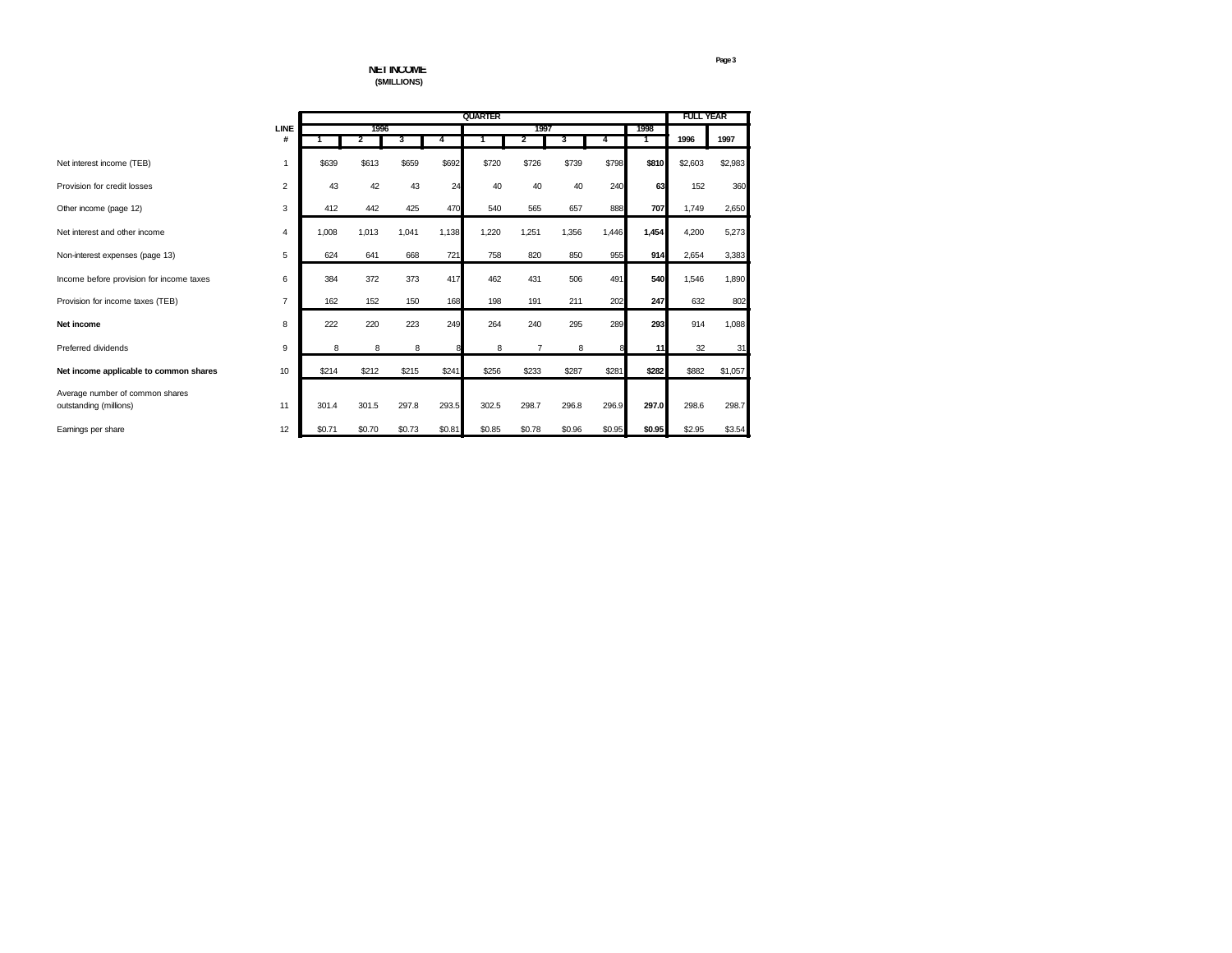# **NET INCOME BY MAJOR BUSINESS SEGMENT - TOTAL BANK**

 **(\$MILLIONS)**

|                                                        | <b>RTER</b>         |       |                |                |                |                |                 |                |       |       | <b>FULL YEAR</b> |       |                |
|--------------------------------------------------------|---------------------|-------|----------------|----------------|----------------|----------------|-----------------|----------------|-------|-------|------------------|-------|----------------|
|                                                        | <b>LINE</b>         |       |                | 1996           |                |                |                 | 1997           |       |       | 1998             |       |                |
|                                                        | #                   | 1     |                | $\mathbf{2}$   | 3              | 4              | 1               | $\overline{2}$ | 3     | 4     | 1                | 1996  | 1997           |
| <b>Net income</b>                                      |                     |       |                |                |                |                |                 |                |       |       |                  |       |                |
| Personal & Commercial Banking                          |                     | \$81  |                | \$75           | \$79           | \$94           | \$107           | \$114          | \$106 | \$139 | \$130            | \$329 | \$466          |
| Wealth Management Services                             | $\overline{2}$      | 12    |                | 15             | 15             | 16             | 22              | (1)            | 28    | 36    | (3)              | 58    | 85             |
| <b>Total Retail</b>                                    | 3                   | 93    |                | 90             | 94             | 110            | 129             | 113            | 134   | 175   | 127              | 387   | 551            |
|                                                        |                     |       |                |                |                |                |                 |                |       |       |                  |       |                |
| <b>Corporate Banking</b>                               |                     | 89    |                | 99             | 100            | 100            | 80              | 100            | 97    | 70    | 119              | 388   | 347            |
| <b>Investment Banking</b>                              | $\overline{4}$<br>5 | 33    |                | 30             | 24             | 37             | 47              | 42             | 56    | 152   | 56               | 124   | 297            |
| <b>Total Wholesale</b>                                 | 6                   | 122   |                | 129            | 124            | 137            | 127             | 142            | 153   | 222   | 175              | 512   | 644            |
|                                                        |                     |       |                |                |                |                |                 |                |       |       |                  |       |                |
|                                                        |                     |       |                |                |                |                |                 |                |       |       |                  |       |                |
| Other                                                  | $\overline{7}$      |       | $\overline{7}$ |                | 5              | 2              | 8               | (15)           | 8     | (108) | (9)              | 15    | (107)          |
| <b>Total Bank</b>                                      | 8                   | \$222 |                | \$220          | \$223          | \$249          | \$264           | \$240          | \$295 | \$289 | \$293            | \$914 | \$1,088        |
|                                                        |                     |       |                |                |                |                |                 |                |       |       |                  |       |                |
| <b>ROE (%)</b>                                         |                     |       |                |                |                |                |                 |                |       |       |                  |       |                |
| Personal & Commercial Banking                          | 9                   |       | 16%            | 15%            | 16 %           | 18 %           | 21%             | 24%            | 21%   | 26 %  | $26\%$           | 16%   | 23 %           |
| Wealth Management Services                             | 10                  | 40    |                | 46             | 42             | 41             | 11              | (1)            | 13    | 16    | (2)              | 42    | 10             |
| <b>Total Retail</b>                                    | 11                  | 17    |                | 17             | 17             | 20             | $\overline{18}$ | 17             | 19    | 23    | $\overline{15}$  | 18    | 19             |
|                                                        |                     |       |                |                |                |                |                 |                |       |       |                  |       |                |
| <b>Corporate Banking</b>                               | 12                  | 13    |                | 15             | 15             | 14             | 12              | 15             | 14    | 11    | 17               | 14    | 13             |
| <b>Investment Banking</b>                              | 13                  | 21    |                | 17             | 12             | 18             | 22              | 22             | 27    | 70    | 20               | 17    | 35             |
| <b>Total Wholesale</b>                                 | 14                  | 15    |                | 15             | 14             | 15             | 14              | 17             | 17    | 26    | 18               | 15    | 19             |
|                                                        |                     |       |                |                |                |                |                 |                |       |       |                  |       |                |
| <b>Total Bank</b>                                      | 15                  |       | 15 %           | 15 %           | 15 %           | 16 %           | 16 %            | 15 %           | 18 %  | 17 %  | 16 %             | 15 %  | 17 %           |
|                                                        |                     |       |                |                |                |                |                 |                |       |       |                  |       |                |
| Percentage contribution to total net income            |                     |       |                |                |                |                |                 |                |       |       |                  |       |                |
| Personal & Commercial Banking 16                       |                     |       | $36\%$         | 34%            | 35 %           | 38 %           | 41 %            | 48 %           | 36%   | 48 %  | 44 %             | 36 %  | 43 %           |
| Wealth Management Services                             | 17                  |       | 5              | $\overline{7}$ | 7              | 6              | 8               |                | 9     | 12    | (1)              | 6     | $\overline{7}$ |
| <b>Total Retail</b>                                    | 18                  | 41    |                | 41             | 42             | 44             | 49              | 48             | 45    | 60    | 43               | 42    | 50             |
|                                                        |                     |       |                |                |                |                |                 |                |       |       |                  |       |                |
| <b>Corporate Banking</b>                               | 19                  | 40    |                | 45             | 45             | 40             | 30              | 42             | 33    | 24    | 41               | 43    | 32             |
| <b>Investment Banking</b>                              | 20                  | 15    |                | 14             | 11             | 15             | 18              | 18             | 19    | 53    | 19               | 14    | 27             |
| <b>Total Wholesale</b>                                 | 21                  | 55    |                | 59             | 56             | 55             | 48              | 60             | 52    | 77    | 60               | 57    | 59             |
|                                                        |                     |       |                |                |                |                |                 |                |       |       |                  |       |                |
| Other                                                  | $22\,$              |       | $\overline{4}$ |                | $\overline{2}$ | 1              | 3               | (8)            | 3     | (37)  | (3)              |       | (9)            |
| <b>Total Bank</b>                                      | 23                  |       | 100 %          | 100 %          | 100 %          | 100 %          | 100 %           | 100 %          | 100 % | 100 % | 100              | 100 % | 100 %          |
|                                                        |                     |       |                |                |                |                |                 |                |       |       |                  |       |                |
| Percentage geographic contribution to total net income |                     |       |                |                |                |                |                 |                |       |       |                  |       |                |
| Canada                                                 | 24                  |       | 76 %           | 74 %           | 74 %           | 74 %           | 72 %            | 75 %           | 71%   | 63 %  | 82%              | 74 %  | 70 %           |
| <b>USA</b>                                             | 25                  | 16    |                | 20             | 17             | 18             | 18              | 25             | 19    | 20    | 19               | 18    | 21             |
| Offshore                                               | 26                  |       | 8              | 6              | 9              | $\overline{7}$ | 10              | $\overline{a}$ | 10    | 17    | (1)              | 8     | 9              |
| <b>Total Bank</b>                                      | 27                  |       | 100 %          | 100 %          | 100 %          | 100 %          | 100 %           | 100 %          | 100 % | 100 % | 100              | 100 % | 100 %          |
|                                                        |                     |       |                |                |                |                |                 |                |       |       |                  |       |                |
|                                                        |                     |       |                |                |                |                |                 |                |       |       |                  |       |                |

BASIS OF PRESENTATION OF RESULTS: Results for each segment reflect revenues, expenses, assets and deposits generated by the businesses in that segment. Indirect expenses, such as overhead expenses, and associated revenues are allocated to business segments, using appropriate allocation formulas applied on a consistent basis. Common equity is allocated to business segments using capitalization rates applied to BIS-risk weighted assets, RAROC (Risk Adjusted Return On Capital) calculations, or based on comparable businesses.

OTHER: Includes Real Estate Investments and the effect of transfer pricing differences and any residual unallocated revenues, and expenses. The Q4/97 general provision for credit losses of \$200 million is included in Other.

Ī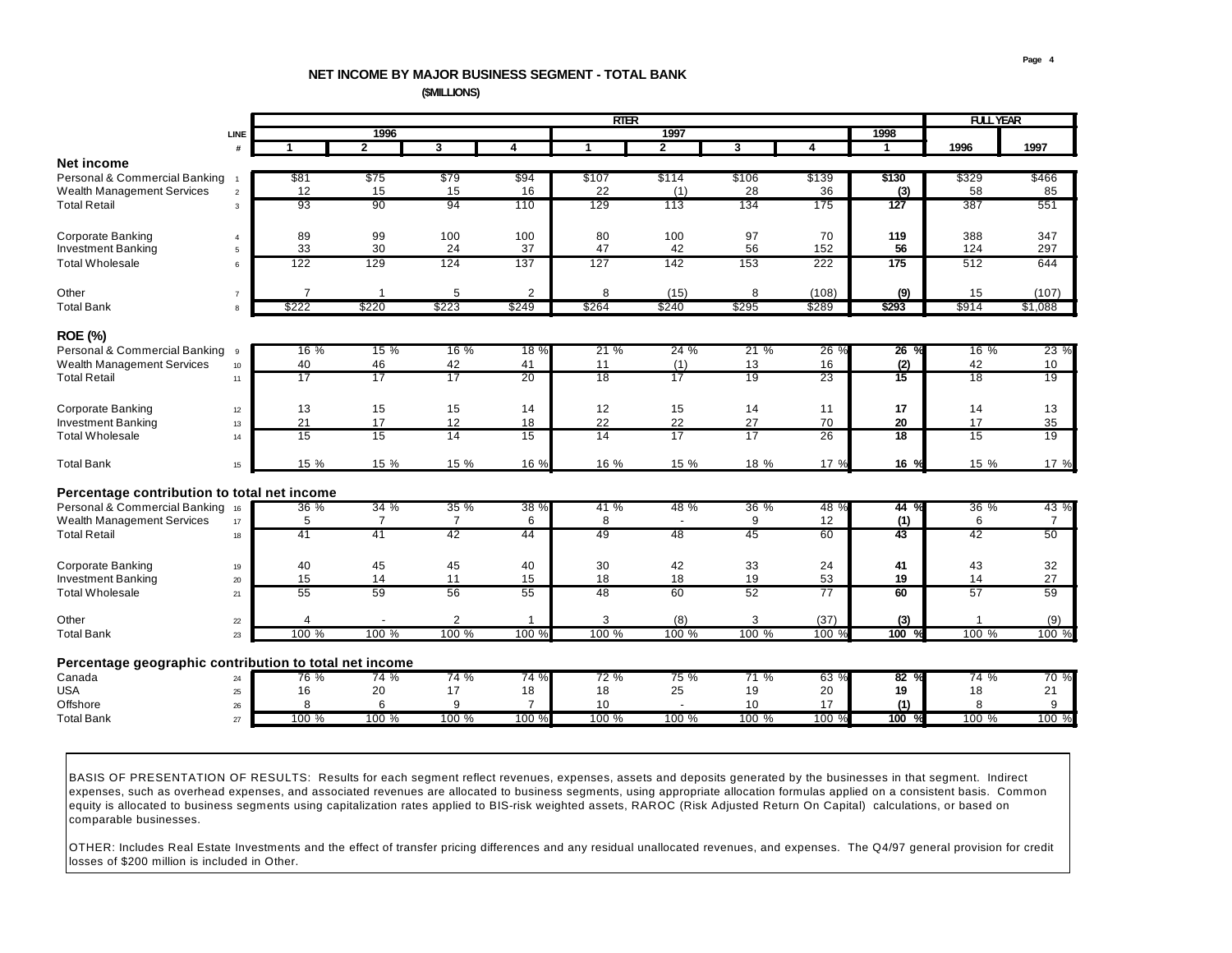## **NET INCOME BY MAJOR BUSINESS SEGMENT - PERSONAL & COMMERCIAL BANKING**

 **(\$MILLIONS)**

|                                                                   |                          |       |       |                          |       | <b>QUARTER</b> |       |       | <b>FULL YEAR</b> |       |         |         |
|-------------------------------------------------------------------|--------------------------|-------|-------|--------------------------|-------|----------------|-------|-------|------------------|-------|---------|---------|
|                                                                   | <b>LINE</b>              |       | 1996  |                          |       |                | 1997  |       |                  | 1998  |         |         |
|                                                                   | #                        |       |       | 3                        |       |                |       |       |                  |       | 1996    | 1997    |
| Net interest income (TEB)                                         |                          | \$457 | \$444 | \$470                    | \$490 | \$511          | \$503 | \$522 | \$559            | \$532 | \$1,861 | \$2,095 |
| Provision for credit losses                                       | $\overline{\phantom{a}}$ | 33    | 35    | 41                       | 27    | 34             | 33    | 32    | (9)              | 42    | 136     | 90      |
| Other income                                                      | 3                        | 169   | 162   | 172                      | 170   | 177            | 172   | 194   | 190              | 202   | 673     | 733     |
| Non-interest expenses                                             |                          | 448   | 438   | 462                      | 471   | 464            | 441   | 498   | 508              | 461   | .819    | 1,911   |
| Net income before taxes                                           | 5                        | 145   | 133   | 139                      | 162   | 190            | 201   | 186   | 250              | 231   | 579     | 827     |
| Income taxes (TEB)                                                | 6                        | 64    | 58    | 60                       | 68    | 83             | 87    | 80    | 111              | 101   | 250     | 361     |
| Net income                                                        | $\mathbf{z}$             | \$81  | \$75  | \$79                     | \$94  | \$107          | \$114 | \$106 | \$139            | \$130 | \$329   | \$466   |
|                                                                   |                          |       |       |                          |       |                |       |       |                  |       |         |         |
| Selected volumes and ratios                                       |                          |       |       |                          |       |                |       |       |                  |       |         |         |
| Average loans and customers'<br>liability under acceptances (\$B) | 8                        | \$48  | \$48  | \$49                     | \$50  | \$51           | \$53  | \$54  | \$55             | \$56  | \$49    | \$53    |
| Average deposits (\$B)                                            | <b>Q</b>                 | 49    | 50    | 49                       | 50    | 50             | 50    | 50    | 51               | 51    | 50      | 50      |
| Assets under administration (\$B)                                 | 10                       |       |       | $\overline{\phantom{a}}$ | 21    | 19             | 20    | 25    | 25               | 23    | 5       | 22      |
| Efficiency ratio                                                  | 11                       | 72%   | 72%   | 72%                      | 71%   | 67%            | 65%   | 70%   | 68%              | 63%   | 72%     | 68%     |
| Return on common equity                                           | 12                       | 16%   | 15%   | 16%                      | 18%   | 21%            | 24%   | 21%   | 26%              | 26%   | 16%     | 23%     |

PERSONAL AND COMMERCIAL BANKING:

Provides financial services to consumers and small and medium-sized businesses. It encompasses retail branch banking, and insurance businesses operating through a retail network of branches, automated banking machines, telephone, PC, internet networks and includes income from interest rate gapping.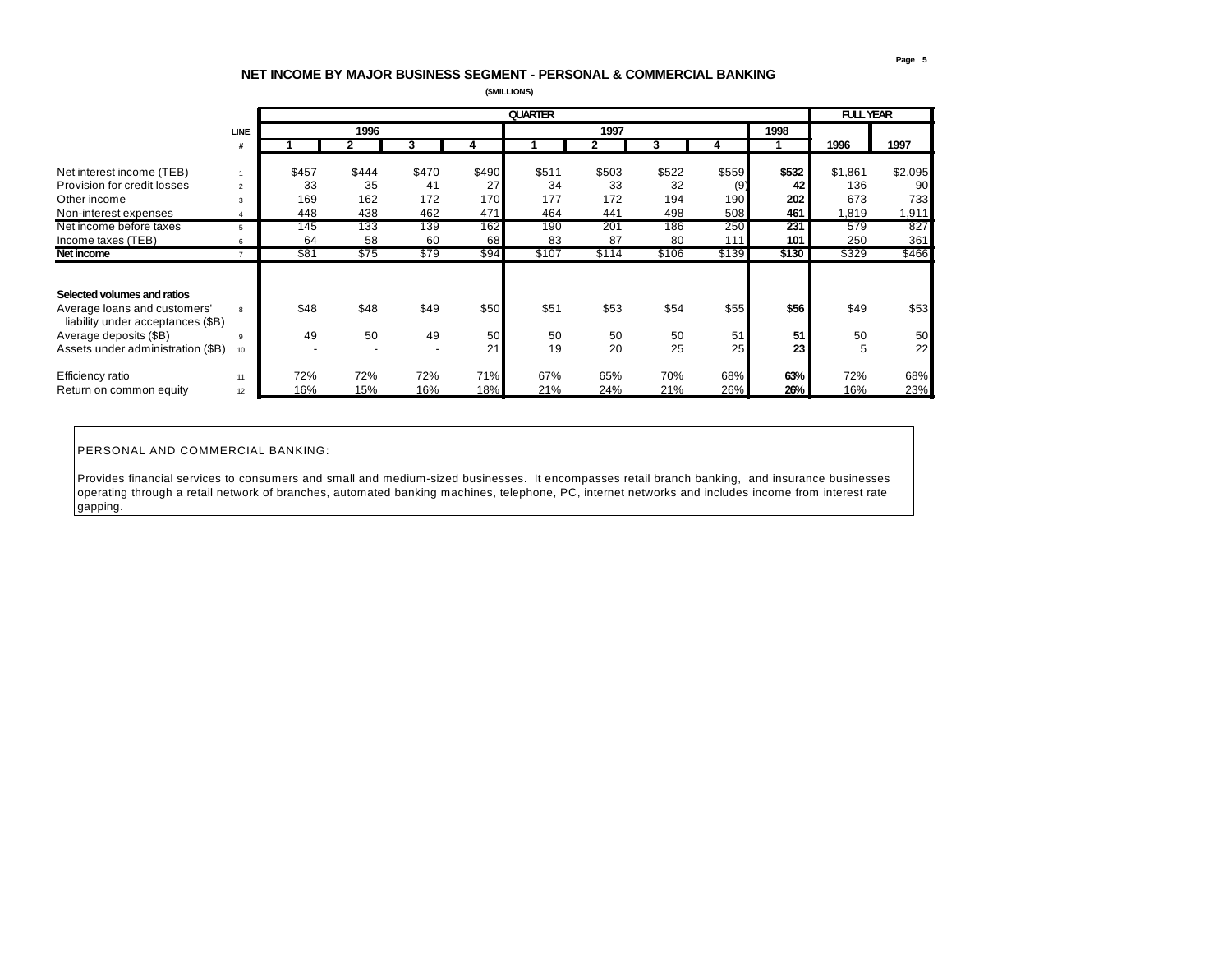## **NET INCOME BY MAJOR BUSINESS SEGMENT - WEALTH MANAGEMENT SERVICES**

 **(\$MILLIONS)**

|                                                                  |                |      |                |      |      | <b>QUARTER</b> |                |      |      |          | <b>FULL YEAR</b> |       |
|------------------------------------------------------------------|----------------|------|----------------|------|------|----------------|----------------|------|------|----------|------------------|-------|
|                                                                  | <b>LINE</b>    |      | 1996           |      |      |                | 1997           |      |      | 1998     |                  |       |
|                                                                  | #              |      | $\overline{2}$ | 3    | 4    |                | $\overline{2}$ | 3    |      |          | 1996             | 1997  |
| Net interest income (TEB)                                        |                | \$14 | \$15           | \$15 | \$14 | \$28           | \$32           | \$35 | \$42 | \$56     | \$58             | \$137 |
| Provision for credit losses                                      | $\mathfrak{p}$ |      |                |      |      |                |                |      |      |          |                  |       |
| Brokerage commissions & management fees                          | 3              | 63   | 80             | 77   | 81   | 166            | 192            | 190  | 226  | 216      | 301              | 774   |
| Non-interest expenses                                            |                | 56   | 69             | 65   | 67   | 148            | 197            | 170  | 198  | 252      | 257              | 713   |
| Net income before taxes                                          | 5              | 21   | 26             | 27   | 28   | 46             | 24             | 55   | 70   | 19       | 102              | 195   |
| Income taxes (TEB)                                               | 6              | 9    | 11             | 12   | 12   | 24             | 25             | 27   | 34   | 22       | 44               | 110   |
| Net income                                                       | $\overline{z}$ | \$12 | \$15           | \$15 | \$16 | \$22           | $($ \$1)       | \$28 | \$36 | $($ \$3) | \$58             | \$85  |
| Selected volumes and ratios<br>Assets under administration (\$B) |                |      |                |      |      |                |                |      |      |          |                  |       |
| Retail brokerage: Canada                                         | 8              | \$16 | \$18           | \$19 | \$21 | \$24           | \$25           | \$28 | \$30 | \$33     | \$19             | \$27  |
| <b>USA</b>                                                       | 9              |      |                |      | 16   | 19             | 21             | 26   | 29   | 43       |                  | 24    |
| TD mutual funds included in retail brokerage                     | 10             | (3)  | (2)            | (3)  | (3)  | (3)            | (4)            | (4)  | (4)  | (4)      | (3)              | (4)   |
| Mutual funds: Canada                                             | 11             |      | 8              | 8    | 10   | 11             | 12             | 13   | 13   | 13       |                  | 12    |
| <b>USA</b>                                                       | 12             |      |                |      |      | 5              |                | 6    |      |          |                  | 6     |
| TD Investment Management & other brokerage                       | 13             | 6    | $\overline{ }$ | 12   | 14   | 15             | 17             | 23   | 25   | 27       | 10               | 20    |
| <b>Total AUA</b>                                                 | 14             | \$26 | \$31           | \$36 | \$62 | \$71           | \$76           | \$92 | \$99 | \$120    | \$39             | \$85  |
| Efficiency ratio                                                 | 15             | 73%  | 73%            | 71%  | 71%  | 76%            | 88%            | 76%  | 74%  | 93%      | 72%              | 78%   |
| Return on common equity                                          | 16             | 40%  | 46%            | 42%  | 41%  | 11%            | $-1%$          | 13%  | 16%  | $-2%$    | 42%              | 10%   |

ROE in Q1, 1998 would be 7% excluding the impact of \$25 million for acquisition of Rivkin.

ROE in Q2, 1997 would be 13% excluding the impact of \$29 million for acquisition of Pont.

ROE reflects the capital allocated to this segment including the funding of related goodwill which totalled \$756 million at January 31, 1998.

## WEALTH MANAGEMENT SERVICES:

İ

Comprised of TD Securities' retail brokerage businesses conducted through Green Line Investor Services, Waterhouse Investor Services, and Pont Securities Limited (discount brokerage); and TD Evergreen Investment Services (full service brokerage), Private Client Services - as well as Mutual Funds, and TD Investments.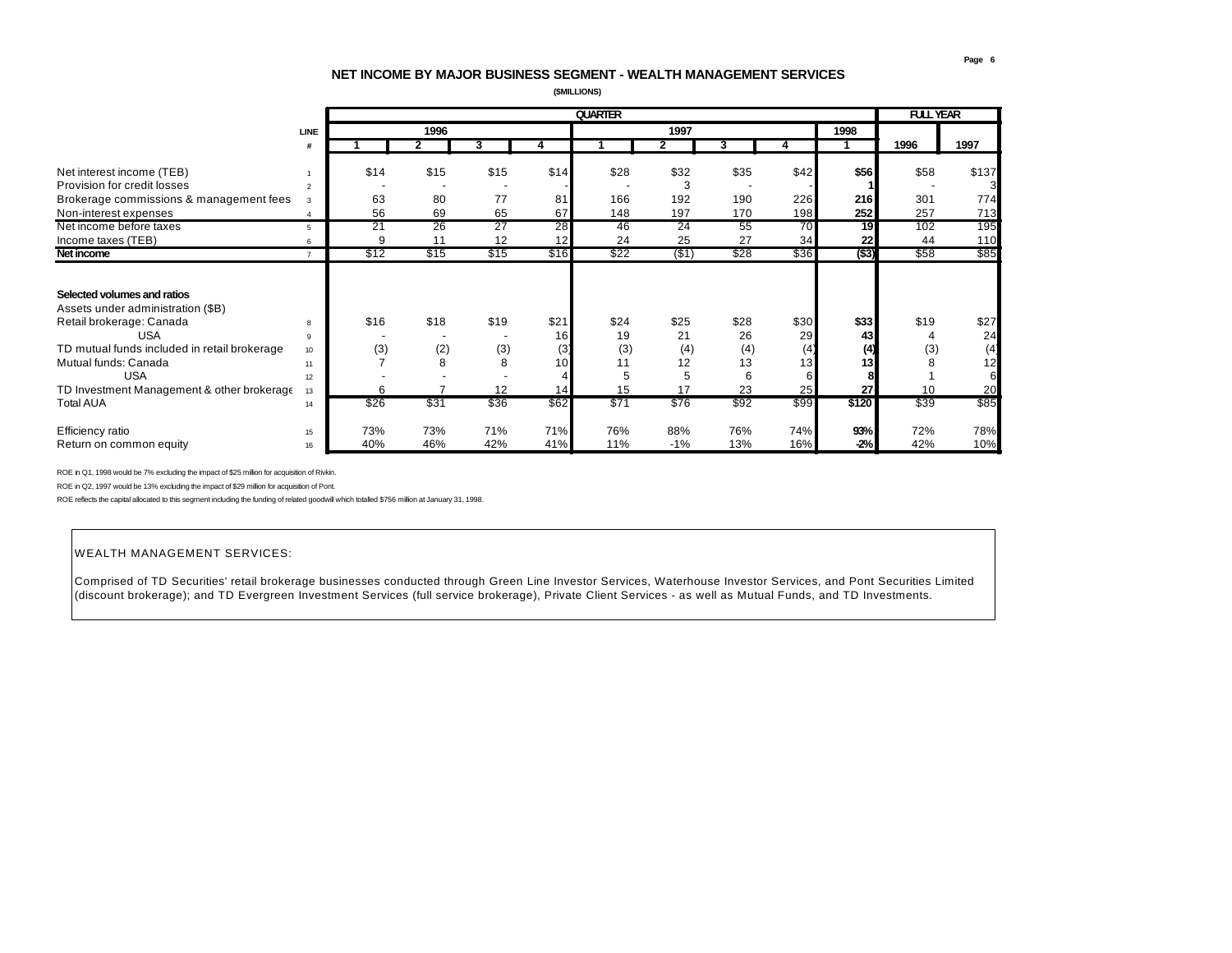## **NET INCOME BY MAJOR BUSINESS SEGMENT - CORPORATE BANKING**

 **(\$MILLIONS)**

|                                                                   |               |             |       |              | <b>FULL YEAR</b> |       |            |       |             |             |             |       |
|-------------------------------------------------------------------|---------------|-------------|-------|--------------|------------------|-------|------------|-------|-------------|-------------|-------------|-------|
|                                                                   | <b>LINE</b>   |             | 1996  |              |                  |       | 1997       |       |             | 1998        |             |       |
|                                                                   | #             |             |       |              |                  |       |            |       |             |             | 1996        | 1997  |
|                                                                   |               |             | \$142 |              |                  | \$132 |            |       |             |             |             | \$558 |
| Net interest income (TEB)<br>Provision for credit losses          | $\mathcal{P}$ | \$140<br>11 | 4     | \$132<br>(9) | \$148<br>12      | 6     | \$140<br>3 | \$127 | \$159<br>53 | \$150<br>20 | \$562<br>18 | 66    |
| Credit and advisory fees                                          | 3             | 54          | 64    | 62           | 67               | 55    | 59         | 87    | 71          | 113         | 247         | 272   |
| Non-interest expenses                                             |               | 41          | 40    | 41           | 42               | 44    | 40         | 49    | 57          | 49          | 164         | 190   |
| Net income before taxes                                           |               | 142         | 162   | 162          | 161              | 137   | 156        | 161   | 120         | 194         | 627         | 574   |
| Income taxes (TEB)                                                | 6             | 53          | 63    | 62           | 61               | 57    | 56         | 64    | 50          | 75          | 239         | 227   |
| Net income                                                        |               | \$89        | \$99  | \$100        | \$100            | \$80  | \$100      | \$97  | \$70        | \$119       | \$388       | \$347 |
| Selected volumes and ratios                                       |               |             |       |              |                  |       |            |       |             |             |             |       |
| Average loans and customers'<br>liability under acceptances (\$B) | 8             | \$23        | \$23  | \$25         | \$25             | \$25  | \$26       | \$27  | \$27        | \$29        | \$24        | \$26  |
| Efficiency ratio                                                  | 9             | 21%         | 19%   | 21%          | 20%              | 24%   | 20%        | 23%   | 25%         | 19%         | 20%         | 23%   |
| Return on common equity                                           | 10            | 13%         | 15%   | 15%          | 14%              | 12%   | 15%        | 14%   | 11%         | 17%         | 14%         | 13%   |

## CORPORATE BANKING:

Provides a full range of financial services to our large corporate customers. It includes Corporate Lending & Syndications together with deposit gathering, and Fee for Services Businesses (Trade Finance & Financial Institutions, Cash Management Services) and the Bank's preferred share investment portfolio. Q1/98 includes an after-tax gain on the sale of the payroll business of \$29MM.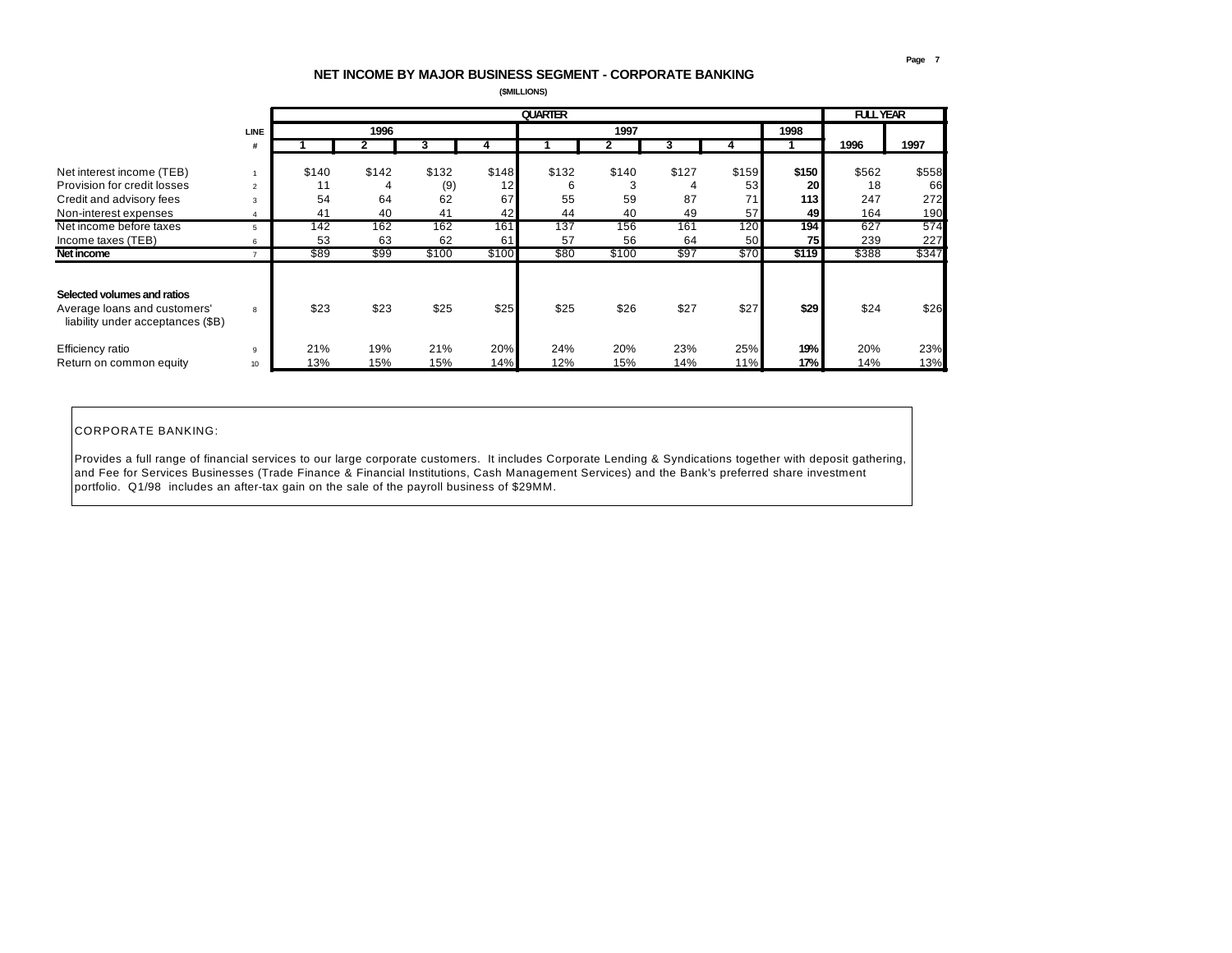## **NET INCOME BY MAJOR BUSINESS SEGMENT - INVESTMENT BANKING**

 **(\$MILLIONS)**

|                                                   |                 | <b>QUARTER</b> |      |      |      |      |                 |      |       |      |       | <b>FULL YEAR</b> |
|---------------------------------------------------|-----------------|----------------|------|------|------|------|-----------------|------|-------|------|-------|------------------|
|                                                   | <b>LINE</b>     |                | 1996 |      |      |      | 1997            |      |       | 1998 |       |                  |
|                                                   |                 |                |      |      |      |      |                 |      |       |      | 1996  | 1997             |
|                                                   |                 |                |      |      |      |      |                 |      |       |      |       |                  |
| Net interest income (TEB)                         |                 | \$41           | \$26 | \$34 | \$42 | \$49 | \$75            | \$57 | \$88  | \$95 | \$143 | \$269            |
| Provision for credit losses                       | $\overline{2}$  |                |      |      |      |      |                 | (1)  |       |      |       |                  |
| Trading, underwriting & advisory fees             | 3               | 90             | 101  | 92   | 118  | 126  | 108             | 168  | 353   | 148  | 401   | 755              |
| Non-interest expenses                             |                 | 75             | 76   | 86   | 96   | 97   | 107             | 128  | 176   | 148  | 333   | 508              |
| Net income before taxes                           | 5               | 56             | 51   | 40   | 64   | 78   | $\overline{75}$ | 98   | 264   | 95   | 211   | 515              |
| Income taxes (TEB)                                |                 | 23             | 21   | 16   | 27   | 31   | 33              | 42   | 112   | 39   | 87    | 218              |
| Net income                                        |                 | \$33           | \$30 | \$24 | \$37 | \$47 | \$42            | \$56 | \$152 | \$56 | \$124 | \$297            |
|                                                   |                 |                |      |      |      |      |                 |      |       |      |       |                  |
| Selected volumes and ratios                       |                 |                |      |      |      |      |                 |      |       |      |       |                  |
| Securities purchased under resale agreements (\$  | 8               | \$4            | \$9  | \$10 | \$13 | \$14 | \$23            | \$23 | \$23  | \$27 | \$9   | \$21             |
| Trading securities (\$B)                          | q               | 10             | 12   | 13   | 13   | 15   | 16              | 18   | 21    | 25   | 12    | 17               |
| Short sales of securities (\$B)                   | 10              | 5              | 5    | 6    | 6    | 8    | 8               | 8    | 10    |      | 6     | 8                |
| Securities sold under repurchase agreements (\$B) | 11              | 5              | 10   | 9    | 12   | 12   | 20              | 19   | 15    | 19   |       | 16               |
| Assets under administration (\$B)                 | 12 <sup>2</sup> |                |      | ٠    |      |      |                 |      |       |      |       |                  |
|                                                   |                 |                |      |      |      |      |                 |      |       |      |       |                  |
| Efficiency ratio                                  | 13              | 57%            | 60%  | 68%  | 60%  | 55%  | 58%             | 57%  | 40%   | 61%  | 61%   | 50%              |
| Return on common equity                           | 14              | 21%            | 17%  | 12%  | 18%  | 22%  | 22%             | 27%  | 70%   | 20%  | 17%   | 35%              |

## INVESTMENT BANKING:

Comprised of TD Securities' businesses related to foreign exchange, interest rate derivatives, fixed income, money market , M & A advisory, equities and structured finance, merchant banking, funding - as well as head office common share investment portfolio.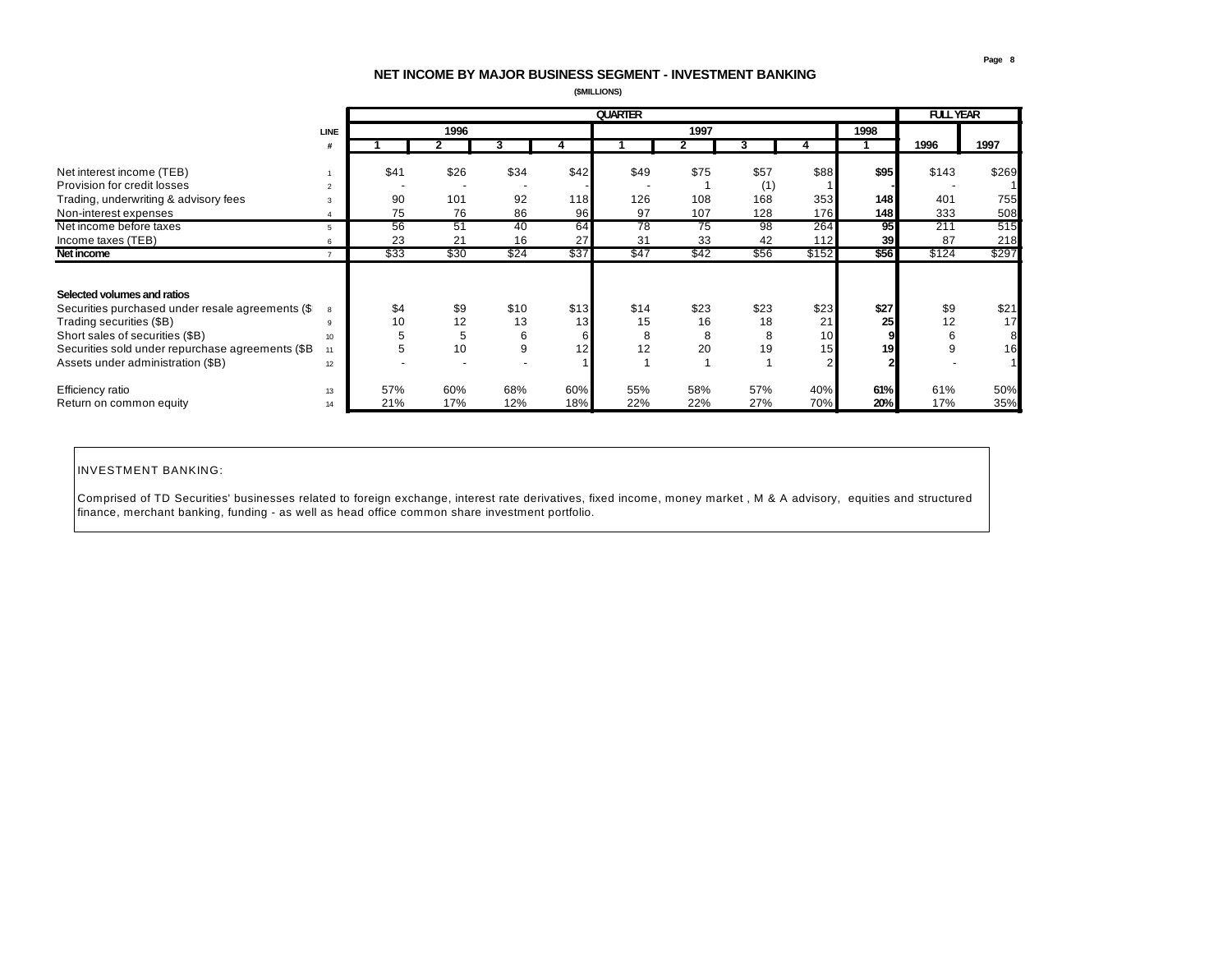## **NII, MARGINS, RATES AND OTHER STATISTICS (\$MILLIONS)**

|                                                 |                |          |              | <b>FULL YEAR</b> |           |                      |                |           |           |                 |           |           |
|-------------------------------------------------|----------------|----------|--------------|------------------|-----------|----------------------|----------------|-----------|-----------|-----------------|-----------|-----------|
|                                                 | <b>LINE</b>    |          |              | 1996             |           |                      |                | 1997      |           | 1998            |           |           |
|                                                 | #              | -1       | $\mathbf{2}$ | 3                | 4         | $\blacktriangleleft$ | $\overline{2}$ | 3         | 4         | 1               | 1996      | 1997      |
| Net interest income                             |                |          |              |                  |           |                      |                |           |           |                 |           |           |
| Net interest income                             | 1              | \$606    | \$586        | \$621            | \$654     | \$686                | \$683          | \$702     | \$751     | \$760           | \$2,467   | \$2,822   |
| <b>TEB</b> adjustment                           | $\overline{2}$ | 33       | 27           | 38               | 38        | 34                   | 43             | 37        | 47        | 50              | 136       | 161       |
| Net interest income (TEB)                       | 3              | \$639    | \$613        | \$659            | \$692     | \$720                | \$726          | \$739     | \$798     | \$810           | \$2,603   | \$2,983   |
| Average assets                                  |                |          |              |                  |           |                      |                |           |           |                 |           |           |
| Average earning assets                          | 4              | \$97.144 | \$100,185    | \$105,538        | \$108,281 | \$116,692            | \$124,302      | \$129,765 | \$136,739 | \$145,776       | \$102,801 | \$126,897 |
| Average total assets                            | 5              | 110,827  | 113,680      | 119,544          | 123,993   | 134,698              | 141,865        | 151,325   | 157,557   | 169,329         | 117,029   | 146,397   |
| Trading related income (TEB)*                   |                |          |              |                  |           |                      |                |           |           |                 |           |           |
| Interest rate contracts                         | 6              | \$25     | \$13         | \$26             | \$45      | \$41                 | \$37           | \$64      | \$98      | \$58            | \$109     | \$240     |
| Foreign exchange                                | $\overline{7}$ | 17       | 24           | 16               | 23        | 19                   | 21             | 21        | 20        | 32              | 80        | 81        |
| Other contracts                                 | 8              | 10       | 17           | $\overline{4}$   | (7)       | 6                    | 44             | 15        | 23        | 20              | 24        | 88        |
| Total trading income                            | 9              | \$52     | \$54         | \$46             | \$61      | \$66                 | \$102          | \$100     | \$141     | \$110           | \$213     | \$409     |
| Impact on NII from impaired loans               |                |          |              |                  |           |                      |                |           |           |                 |           |           |
| Reduction/(increase) in NII from impaired loans |                |          |              |                  |           |                      |                |           |           |                 |           |           |
| Gross                                           | 10             | \$24     | \$18         | \$20             | \$17      | \$14                 | \$18           | \$17      | \$15      | \$11            | \$79      | \$64      |
| Recoveries                                      | 11             | (5)      | (18)         | (5)              | (16)      | (4)                  | (3)            | (4)       | (2)       | (4)             | (44)      | (13)      |
| Net reduction/(increase)                        | 12             | \$19     | $S -$        | \$15             | \$1       | \$10                 | \$15           | \$13      | \$13      | \$7             | \$35      | \$51      |
| Net interest margin                             |                |          |              |                  |           |                      |                |           |           |                 |           |           |
| N.I.I. (TEB) as a % of average earning assets   | 13             | 2.62 %   | 2.49 %       | 2.48 %           | 2.54 %    | 2.45 %               | 2.40 %         | 2.26 %    | 2.31%     | 2.21%           | 2.53 %    | 2.35 %    |
| N.I.I. (TEB) as a % of average total assets     | 14             | 2.29     | 2.20         | 2.19             | 2.22      | 2.12                 | 2.10           | 1.94      | 2.01      | 1.90            | 2.22      | 2.04      |
| <b>Effective tax rates</b>                      |                |          |              |                  |           |                      |                |           |           |                 |           |           |
| Published                                       | 15             | 36.8 %   | 36.2 %       | 33.4 %           | 34.3 %    | 38.3 %               | 38.1 %         | 37.1 %    | 34.9 %    | 40.2 $\sqrt{ }$ | 35.2 %    | 37.1 %    |
| <b>TEB</b>                                      | 16             | 42.2     | 40.9         | 40.2             | 40.2      | 42.9                 | 44.3           | 41.7      | 41.2      | 45.7            | 40.9      | 42.4      |
| Number of common shares outstanding (millions)  |                |          |              |                  |           |                      |                |           |           |                 |           |           |
| At end of period                                | 17             | 301.4    | 301.7        | 291.8            | 302.7     | 299.1                | 296.5          | 296.9     | 296.9     | 297.0           | 302.7     | 296.9     |
| Average for period                              | 18             | 301.4    | 301.5        | 297.8            | 293.5     | 302.5                | 298.7          | 296.8     | 296.9     | 297.0           | 298.6     | 298.7     |

\* Includes trading-related income reported in net interest and other income.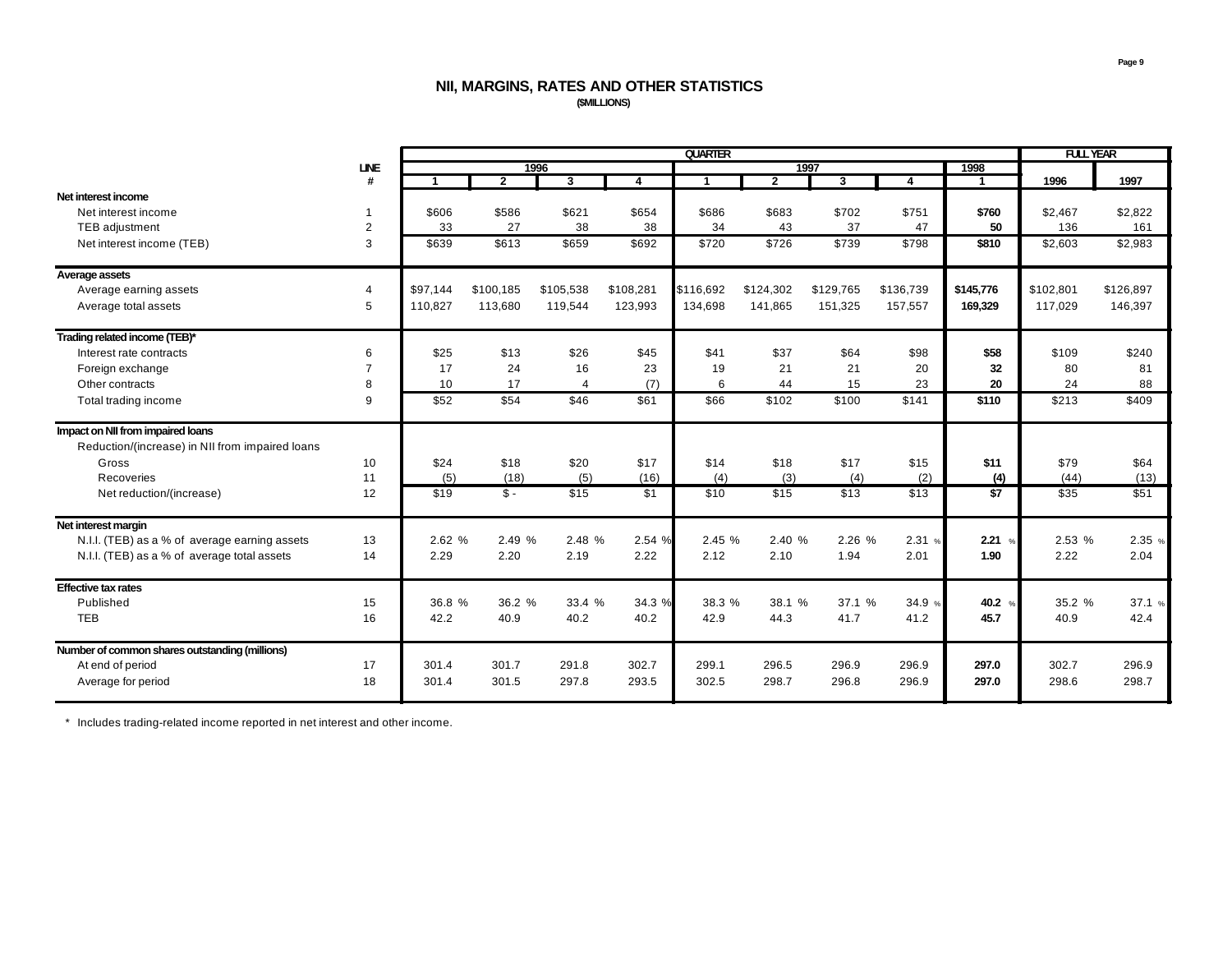# **INTEREST RATE SENSITIVITY, SECURITIES, DEFERRED REVENUE AND GOODWILL (\$MILLIONS)**

|                                                             | LINE           |                | 1996  |                          |                          |                | 1997  |                          |                | 1998         |
|-------------------------------------------------------------|----------------|----------------|-------|--------------------------|--------------------------|----------------|-------|--------------------------|----------------|--------------|
|                                                             | #              | 1              | 2     | 3                        | 4                        | 1              | 2     | 3                        | $\overline{4}$ | 1            |
| Interest sensitive liability gap within 1 year (\$billions) | $\mathbf{1}$   | \$1.8          | \$3.2 | \$6.3                    | \$4.7                    | \$6.2          | \$5.5 | \$6.7                    | \$6.9          | \$5.1        |
| After tax impact of 1% increase in interest rates on        |                |                |       |                          |                          |                |       |                          |                |              |
| Common shareholders' equity                                 | $\mathbf{2}$   | (73)           | (95)  | (144)                    | (146)                    | (184)          | (164) | (159)                    | (173)          | (132)        |
| Annual net income                                           | 3              | $\overline{2}$ | (8)   | (15)                     | (9)                      | (21)           | (19)  | (17)                     | (15)           | 3            |
| Securities - surplus from book                              |                |                |       |                          |                          |                |       |                          |                |              |
| <b>Canadian Governments</b>                                 | 4              | (9)            | (17)  | (1)                      | 16                       | 12             | (3)   | (2)                      | 17             | (7)          |
| U.S. Federal Government                                     | 5              | (15)           | (66)  | (63)                     | (15)                     | (7)            | (17)  | $\overline{\phantom{a}}$ | $\mathbf{1}$   | $\mathbf{1}$ |
| Corporate Bonds/Debentures/Commercial Paper                 | 6              | 3              | ٠     | $\overline{2}$           | 3                        | 5              | 23    | 19                       | (3)            | (11)         |
| <b>Preferred Shares</b>                                     | $\overline{7}$ | 11             | 18    | $\overline{\phantom{a}}$ | 18                       | 40             | 33    | 52                       | 59             | 43           |
| Common & Equivalents                                        | 8              | 190            | 213   | 206                      | 301                      | 381            | 471   | 824                      | 600            | 727          |
| Total                                                       | 9              | 180            | 148   | 144                      | 323                      | 431            | 507   | 893                      | 674            | 753          |
| Deferred revenues                                           |                |                |       |                          |                          |                |       |                          |                |              |
| Credit fees                                                 | 10             | 128            | 124   | 130                      | 127                      | 125            | 133   | 136                      | 118            | 127          |
| Derivative fees                                             | 11             | 132            | 122   | 111                      | 117                      | 115            | 123   | 116                      | 109            | 119          |
| Total                                                       | 12             | 260            | 246   | 241                      | 244                      | 240            | 256   | 252                      | 227            | 246          |
| Goodwill                                                    |                |                |       |                          |                          |                |       |                          |                |              |
| At beginning of period                                      | 13             |                |       |                          | ٠                        | 522            | 519   | 531                      | 517            | 522          |
| Arising on acquisition of Kennedy Cabot                     | 14             |                |       |                          | $\overline{\phantom{a}}$ | ٠              |       |                          | $\sim$         | 227          |
| Amortized in the period                                     | 15             |                |       |                          | ×,                       | (7)            | (7)   | (7)                      | (7)            | (9)          |
| Foreign exchange adjustment                                 | 16             |                |       |                          | $\overline{\phantom{a}}$ | $\overline{4}$ | 19    | (7)                      | 12             | 16           |
| At end of period                                            | 17             |                |       |                          | 522                      | 519            | 531   | 517                      | 522            | 756          |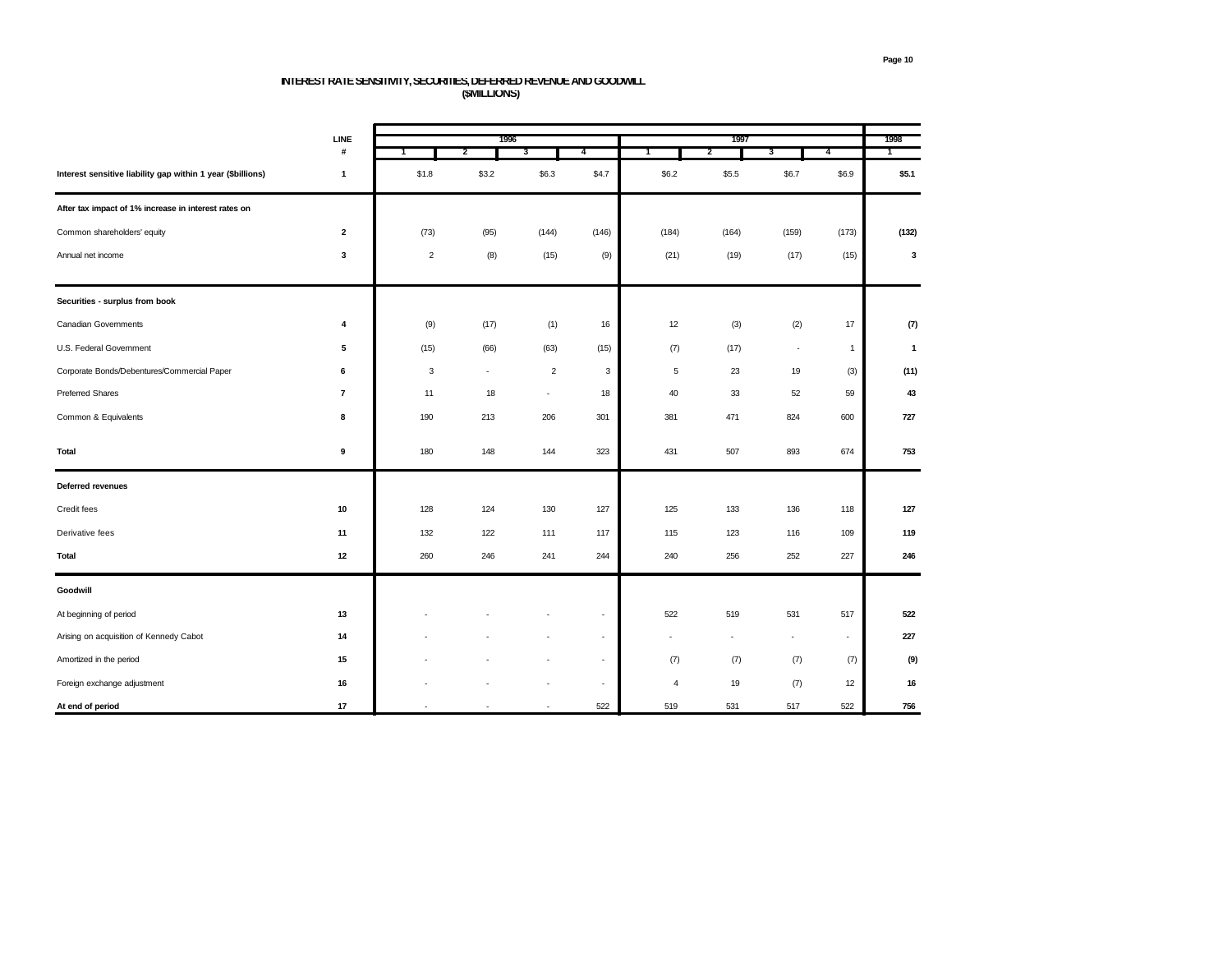**NET INTEREST INCOME (\$MILLIONS)**

|                              |                |         |         |         |         | <b>QUARTER</b> |         |         | <b>FULL YEAR</b> |         |         |         |
|------------------------------|----------------|---------|---------|---------|---------|----------------|---------|---------|------------------|---------|---------|---------|
|                              | LINE           |         | 1996    |         |         |                | 1997    |         |                  | 1998    |         |         |
|                              | #              |         | 2       | 3       |         |                | 2       |         |                  |         | 1996    | 1997    |
| Interest income<br>Loans     | 1              | \$1,517 | \$1,437 | \$1,522 | \$1,560 | \$1,510        | \$1,525 | \$1,595 | \$1,680          | \$1,759 | \$6,036 | \$6,310 |
| Securities                   | $\overline{2}$ | 283     | 274     | 280     | 249     | 288            | 306     | 323     | 374              | 427     | 1,086   | 1,291   |
| Deposits with banks          | 3              | 51      | 50      | 47      | 52      | 52             | 56      | 42      | 75               | 84      | 200     | 225     |
| Total interest income        | 4              | 1,851   | 1,761   | 1,849   | 1,861   | 1,850          | 1,887   | 1,960   | 2,129            | 2,270   | 7,322   | 7,826   |
| Interest expense<br>Deposits | 5              | 1,061   | 966     | 966     | 965     | 911            | 932     | 971     | 1,078            | 1,195   | 3,958   | 3,892   |
| Subordinated notes           | 6              | 37      | 38      | 42      | 40      | 48             | 54      | 50      | 40               | 47      | 157     | 192     |
| Other                        | $\overline{7}$ | 147     | 171     | 220     | 202     | 205            | 218     | 237     | 260              | 268     | 740     | 920     |
| Total interest expense       | 8              | 1,245   | 1,175   | 1,228   | 1,207   | 1,164          | 1,204   | 1,258   | 1,378            | 1,510   | 4,855   | 5,004   |
| Net interest income          | 9              | \$606   | \$586   | \$621   | \$654   | \$686          | \$683   | \$702   | \$751            | \$760   | \$2,467 | \$2,822 |

**Page 11**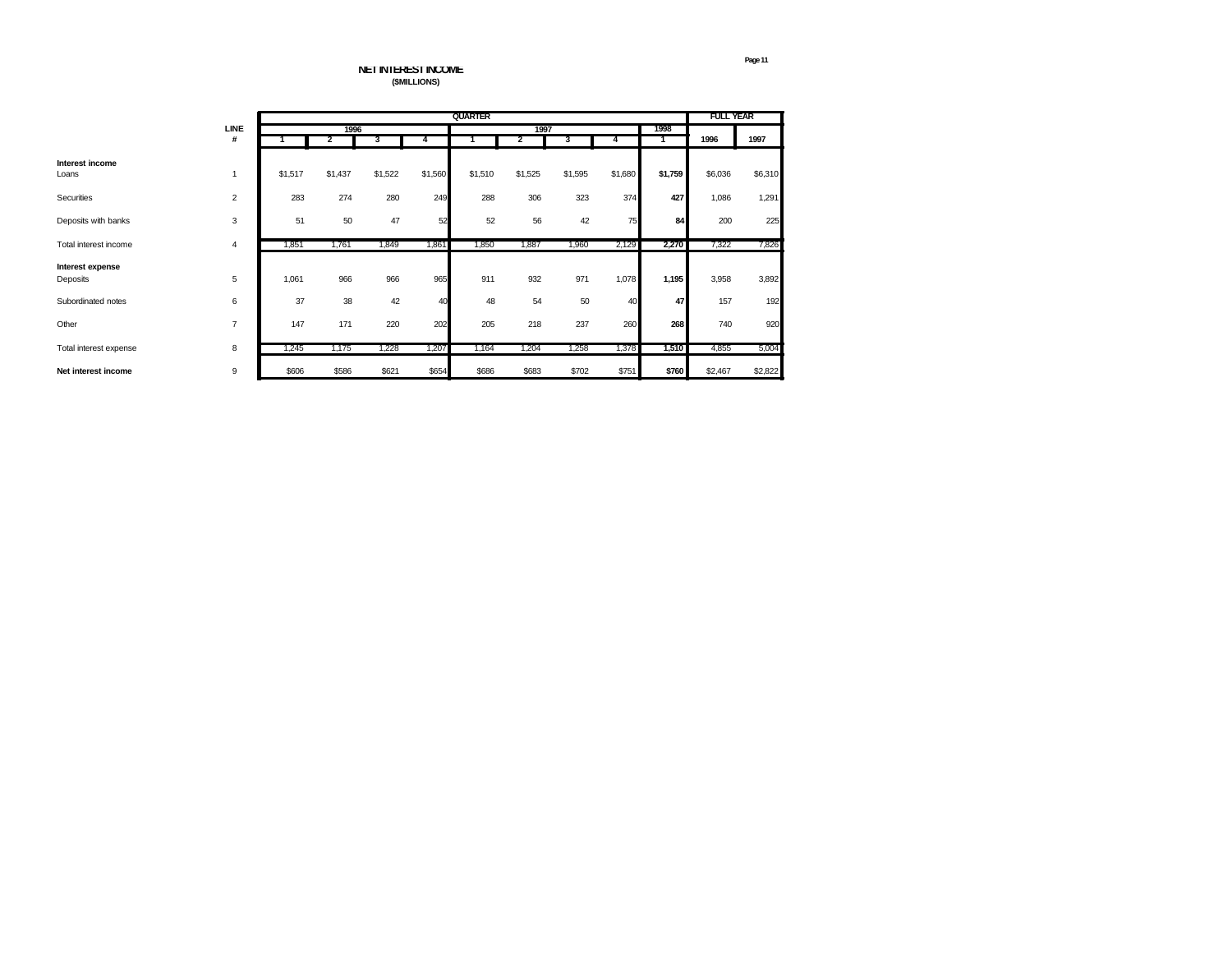## **OTHER INCOME (\$MILLIONS)**

|                                         |                |       | <b>FULL YEAR</b> |       |                         |       |                |       |       |              |         |         |
|-----------------------------------------|----------------|-------|------------------|-------|-------------------------|-------|----------------|-------|-------|--------------|---------|---------|
|                                         | <b>LINE</b>    |       | 1996             |       |                         |       | 1997           |       |       | 1998         |         |         |
|                                         | #              |       | $\mathbf{2}$     | 3     | $\overline{\mathbf{4}}$ | 1     | $\overline{2}$ | 3     | 4     | $\mathbf{1}$ | 1996    | 1997    |
| Brokerage and other securities services | 1              | \$77  | \$96             | \$89  | \$104                   | \$178 | \$166          | \$228 | \$228 | \$214        | \$366   | \$800   |
| Mutual fund management                  | $\overline{2}$ | 15    | 17               | 20    | 22                      | 32    | 36             | 40    | 44    | 46           | 74      | 152     |
| Credit fees                             | 3              | 75    | 80               | 78    | 79                      | 80    | 79             | 101   | 92    | 82           | 312     | 352     |
| Service charges                         | 4              | 64    | 65               | 65    | 66                      | 66    | 66             | 68    | 68    | 69           | 260     | 268     |
| Card services                           | 5              | 37    | 35               | 39    | 39                      | 41    | 37             | 43    | 44    | 44           | 150     | 165     |
| Trading income                          | 6              | 50    | 61               | 35    | 40                      | 46    | 63             | 70    | 91    | 65           | 186     | 270     |
| Net investment securities gains         | $\overline{7}$ | 21    | 25               | 29    | 28                      | 25    | 40             | 32    | 232   | 36           | 103     | 329     |
| Other                                   | 8              | 73    | 63               | 70    | 92                      | 72    | 78             | 75    | 89    | 151          | 298     | 314     |
| Total other income - page 3 (line 3)    | 9              | \$412 | \$442            | \$425 | \$470                   | \$540 | \$565          | \$657 | \$888 | \$707        | \$1,749 | \$2,650 |
|                                         |                |       |                  |       |                         |       |                |       |       |              |         |         |
| Foreign exchange included above:        |                |       |                  |       |                         |       |                |       |       |              |         |         |
| Trading income                          | 10             | 17    | 23               | 16    | 23                      | 19    | 21             | 22    | 18    | 32           | 79      | 80      |
| Other - retail                          | 11             | 17    | 15               | 17    | 16                      | 17    | 21             | 16    | 27    | 22           | 65      | 81      |
| Total foreign exchange                  | 12             | \$34  | \$38             | \$33  | \$39                    | \$36  | \$42           | \$38  | \$45  | \$54         | \$144   | \$161   |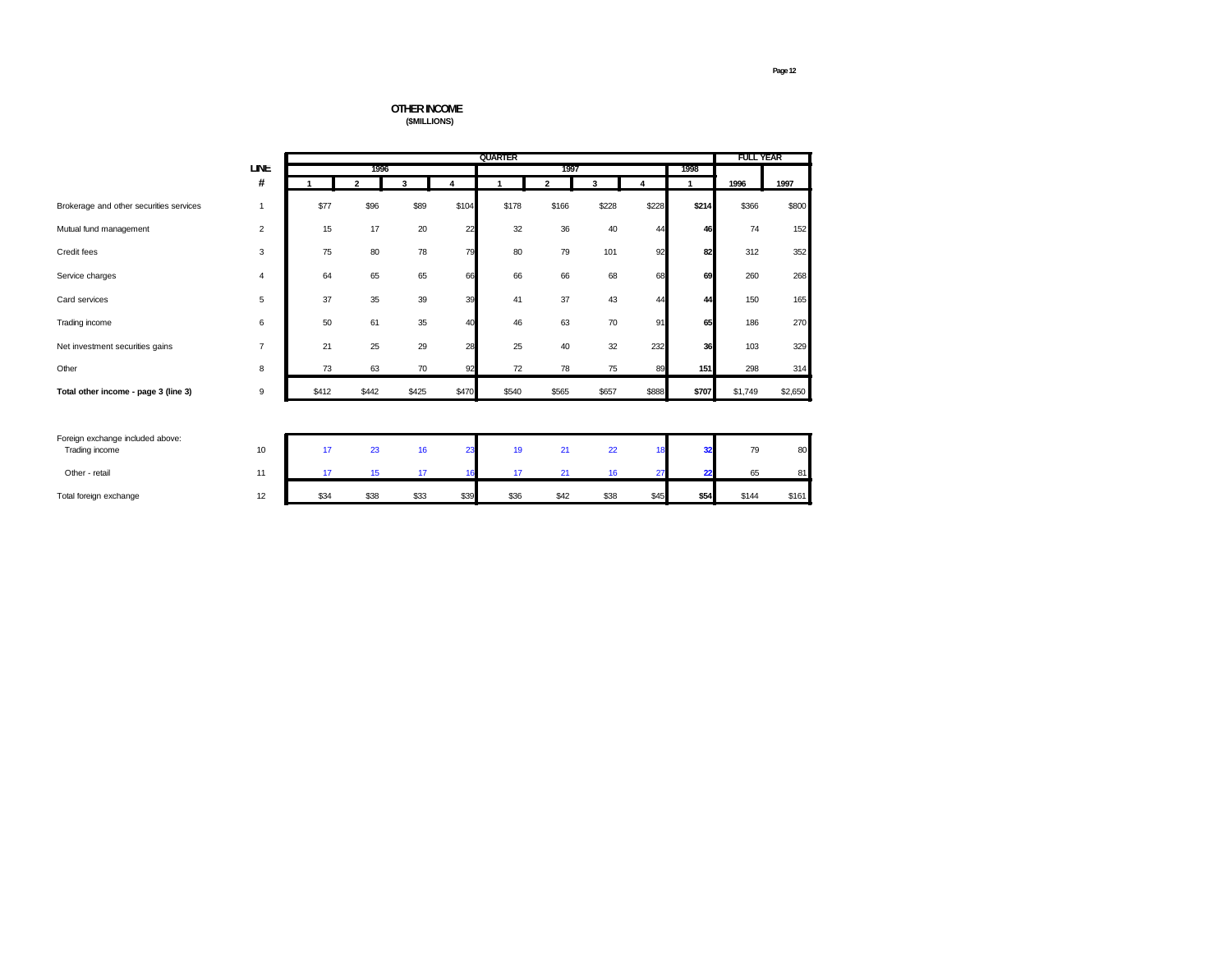|                                               |                |                |              |       |                | <b>QUARTER</b> |                |                          |       |              | <b>FULL YEAR</b> |         |
|-----------------------------------------------|----------------|----------------|--------------|-------|----------------|----------------|----------------|--------------------------|-------|--------------|------------------|---------|
|                                               | <b>LINE</b>    |                | 1996         |       |                |                | 1997           |                          |       | 1998         |                  |         |
|                                               | #              | 1              | $\mathbf{2}$ | 3     | 4              | $\mathbf{1}$   | $\overline{2}$ | 3                        | 4     | $\mathbf{1}$ | 1996             | 1997    |
| Salaries and staff benefits                   |                |                |              |       |                |                |                |                          |       |              |                  |         |
| <b>Salaries</b>                               | 1              | \$316          | \$309        | \$328 | \$384          | \$386          | \$390          | \$416                    | \$494 | \$441        | \$1,337          | \$1,686 |
| Pension and other staff benefits              | 2              | 28             | 29           | 30    | 28             | 32             | 37             | 37                       | 34    | 39           | 115              | 140     |
| Total                                         | 3              | 344            | 338          | 358   | 412            | 418            | 427            | 453                      | 528   | 480          | 1,452            | 1,826   |
| Occupancy                                     |                |                |              |       |                |                |                |                          |       |              |                  |         |
| Rent                                          | $\overline{4}$ | 39             | 38           | 37    | 40             | 41             | 41             | 43                       | 46    | 44           | 154              | 171     |
| Depreciation                                  | 5              | 15             | 16           | 16    | 16             | 17             | 17             | 17                       | 21    | 18           | 63               | 72      |
| Other                                         | 6              | 16             | 16           | 18    | 16             | 17             | 18             | 18                       | 17    | 18           | 66               | 70      |
| Total                                         | $\overline{7}$ | 70             | 70           | 71    | 72             | 75             | 76             | 78                       | 84    | 80           | 283              | 313     |
| Equipment                                     |                |                |              |       |                |                |                |                          |       |              |                  |         |
| Rent                                          | 8              | 14             | 11           | 14    | 12             | 14             | 13             | 14                       | 17    | 17           | 51               | 58      |
| Depreciation                                  | 9              | 18             | 18           | 17    | 18             | 20             | 20             | 22                       | 24    | 25           | 71               | 86      |
| Other                                         | 10             | 29             | 28           | 28    | 30             | 28             | 30             | 31                       | 37    | 34           | 115              | 126     |
| Total                                         | 11             | 61             | 57           | 59    | 60             | 62             | 63             | 67                       | 78    | 76           | 237              | 270     |
| General                                       |                |                |              |       |                |                |                |                          |       |              |                  |         |
| Marketing and business development            | 12             | 28             | 40           | 33    | 33             | 39             | 44             | 46                       | 59    | 52           | 134              | 188     |
| Communications                                | 13             | 21             | 23           | 24    | 24             | 30             | 29             | 30                       | 32    | 34           | 92               | 121     |
| Professional and advisory services            | 14             | 21             | 23           | 24    | 29             | 25             | 27             | 42                       | 40    | 32           | 97               | 134     |
| Brokerage related fees                        | 15             | $\overline{7}$ | 9            | 11    | 9              | 22             | 23             | 24                       | 31    | 32           | 36               | 100     |
| Capital and business taxes                    | 16             | 23             | 23           | 25    | 22             | 23             | 33             | 31                       | 23    | 26           | 93               | 110     |
| Deposit insurance premiums                    | 17             | 16             | 16           | 18    | 18             | 16             | 16             | 16                       | 16    | 16           | 68               | 64      |
| Postage                                       | 18             | 11             | 13           | 12    | 10             | 14             | 15             | 14                       | 16    | 14           | 46               | 59      |
| Travel & relocation                           | 19             | 6              | 8            | 9     | $\overline{7}$ | 8              | 8              | 11                       | 11    | 10           | 30               | 38      |
| Other                                         | 20             | 16             | 21           | 24    | 25             | 26             | 30             | 38                       | 37    | 37           | 86               | 131     |
| Total                                         | 21             | 149            | 176          | 180   | 177            | 203            | 225            | 252                      | 265   | 253          | 682              | 945     |
| Total before acquisition costs                | 22             | 624            | 641          | 668   | 721            | 758            | 791            | 850                      | 955   | 889          | 2,654            | 3,354   |
| Pont (Q2/97) / Rivkin (Q1/98)                 | 23             |                |              |       |                |                | 29             | $\overline{\phantom{a}}$ |       | 25           |                  | 29      |
| Total non-interest expenses - page 3 (line 5) | 24             | \$624          | \$641        | \$668 | \$721          | \$758          | \$820          | \$850                    | \$955 | \$914        | \$2,654          | \$3,383 |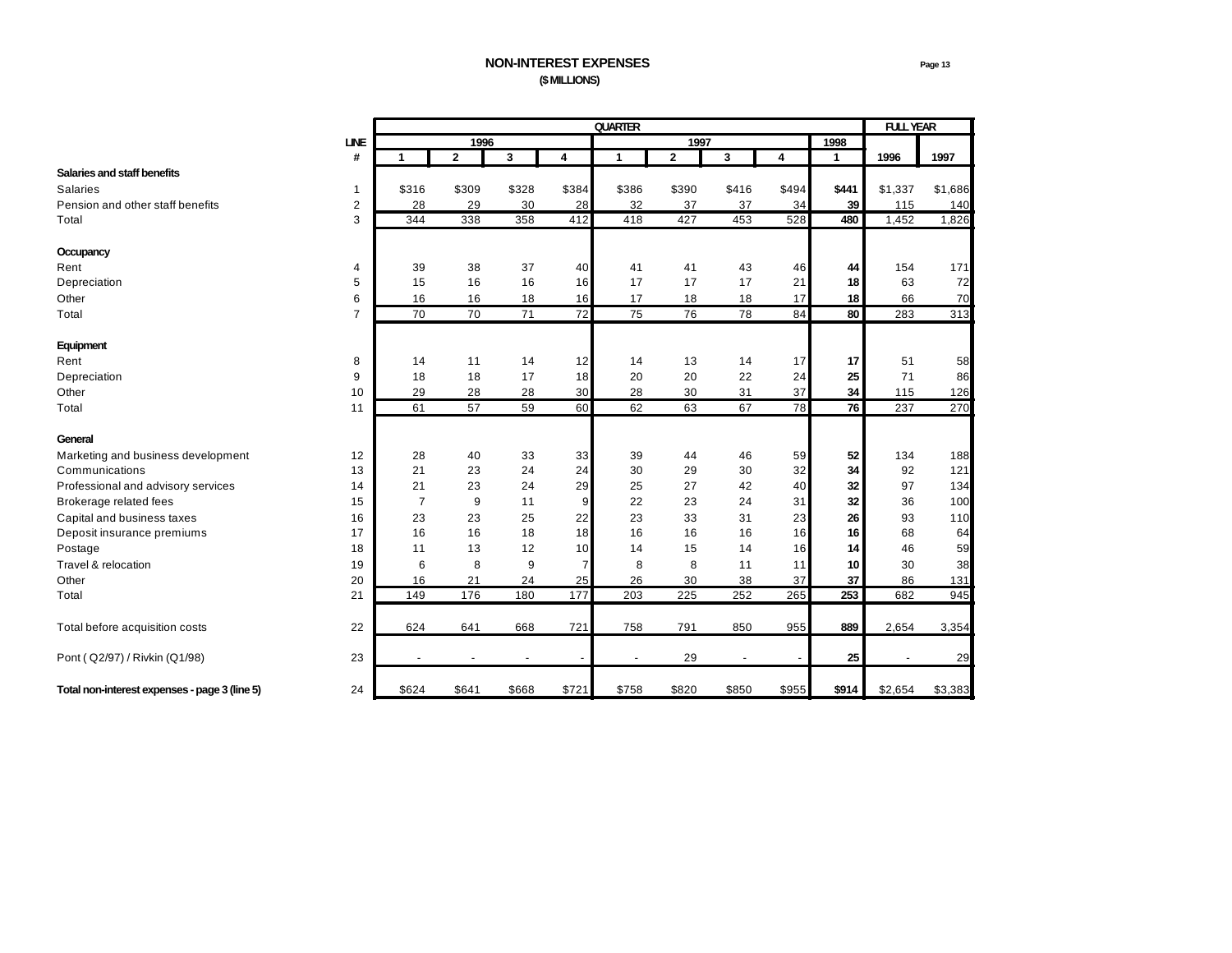# **BALANCE SHEET (\$MILLIONS)**

|                                              |                |                          |    |         |      |         |    |         | AS AT QUARTER END |    |                |               |         |    |         |    |         |
|----------------------------------------------|----------------|--------------------------|----|---------|------|---------|----|---------|-------------------|----|----------------|---------------|---------|----|---------|----|---------|
|                                              | <b>LINE</b>    |                          |    |         | 1996 |         |    |         |                   |    |                | 1997          |         |    |         |    | 1998    |
|                                              | #              |                          |    | 2       |      | 3       |    | 4       |                   |    | $\overline{2}$ |               | 3       |    | 4       |    |         |
|                                              |                |                          |    |         |      |         |    |         |                   |    |                |               |         |    |         |    |         |
| Cash resources                               | $\mathbf{1}$   | 3,861                    | \$ | 2,616   | \$   | 3,145   | \$ | 4,351   | \$<br>4,788       | \$ | 5,134          | \$            | 5,945   | \$ | 7,587   | \$ | 5,743   |
| Securities purchased under resale agreements | $\overline{2}$ | 2.279                    |    | 3,717   |      | 3.844   |    | 6.363   | 13,781            |    | 22,904         |               | 23,112  |    | 23,321  |    | 26,771  |
| Investment securities                        |                |                          |    |         |      |         |    |         |                   |    |                |               |         |    |         |    |         |
| Issued or guaranteed by Canada or provinces  | 3              | 4,689                    |    | 4,733   |      | 4,326   |    | 3,530   | 2,524             |    | 2,534          |               | 2,460   |    | 2,325   |    | 2,367   |
| Issued by US federal government              | $\overline{4}$ | 3,177                    |    | 3,061   |      | 3,077   |    | 2,630   | 3,773             |    | 3,938          |               | 4,213   |    | 4,371   |    | 4,846   |
| Other securities                             | 5              | 4,220                    |    | 4,365   |      | 4,049   |    | 5,045   | 4,896             |    | 5,358          |               | 5,773   |    | 5,915   |    | 5,938   |
| Total                                        | 6              | 12,086                   |    | 12,159  |      | 11,452  |    | 11,205  | 11,193            |    | 11,830         |               | 12,446  |    | 12,611  |    | 13,151  |
| <b>Trading securities</b>                    | $\overline{7}$ | 6,299                    |    | 6,652   |      | 9,729   |    | 10,923  | 15,389            |    | 17,167         |               | 17,826  |    | 20,811  |    | 24,695  |
| Total                                        | 8              | 18,385                   |    | 18,811  |      | 21,181  |    | 22,128  | 26,582            |    | 28,997         |               | 30,272  |    | 33,422  |    | 37,846  |
|                                              |                |                          |    |         |      |         |    |         |                   |    |                |               |         |    |         |    |         |
| Loans and bankers' acceptances               |                |                          |    |         |      |         |    |         |                   |    |                |               |         |    |         |    |         |
| Residential mortgages                        | 9              | 25,587                   |    | 25,608  |      | 25,930  |    | 26,327  | 29,758            |    | 30,568         |               | 30,448  |    | 30,442  |    | 30,632  |
| Personal                                     | 10             | 8,821                    |    | 8,967   |      | 9,013   |    | 9,147   | 11,212            |    | 12,298         |               | 12,588  |    | 13,736  |    | 14,872  |
| Business and government                      | 11             | 39,490                   |    | 40,306  |      | 38,348  |    | 37,118  | 39,081            |    | 41,837         |               | 42,285  |    | 42,560  |    | 46,996  |
| Total                                        | 12             | 73,898                   |    | 74,881  |      | 73,291  |    | 72,592  | 80,051            |    | 84,703         |               | 85,321  |    | 86,738  |    | 92,500  |
| Other assets                                 | 13             | 8,704                    |    | 11,066  |      | 9,192   |    | 9,911   | 10,904            |    | 11,468         |               | 11,477  |    | 12,784  |    | 14,179  |
|                                              |                |                          |    |         |      |         |    |         |                   |    |                |               |         |    |         |    |         |
| <b>Total assets</b>                          | 14             | 107,127                  | \$ | 111,091 | \$   | 110,653 | \$ | 115,345 | \$<br>136,106     |    | 153,206        |               | 156,127 |    | 163,852 |    | 177.039 |
| Deposits                                     |                |                          |    |         |      |         |    |         |                   |    |                |               |         |    |         |    |         |
| Personal non-term                            | 15             | \$<br>16,429             | \$ | 16,375  | \$   | 16,262  | \$ | 16,784  | \$<br>19,184      | \$ | 19,553         | <sup>\$</sup> | 19,811  | \$ | 20,517  |    | 21,460  |
| Personal term                                | 16             | 24,656                   |    | 25,162  |      | 24,972  |    | 24,767  | 24,323            |    | 23,445         |               | 23,789  |    | 23,527  |    | 23,081  |
| Banks and deposit taking institutions        | 17             | 13,285                   |    | 13,226  |      | 11,136  |    | 12,992  | 12,390            |    | 15,725         |               | 14,070  |    | 16,268  |    | 21,716  |
| Business and government                      | 18             | 26,604                   |    | 24,930  |      | 28,380  |    | 26,588  | 35,102            |    | 39,976         |               | 46,152  |    | 50,314  |    | 51,827  |
| Total                                        | 19             | 80,974                   |    | 79,693  |      | 80,750  |    | 81,131  | 90,999            |    | 98,699         |               | 103,822 |    | 110,626 |    | 118,084 |
|                                              |                |                          |    |         |      |         |    |         |                   |    |                |               |         |    |         |    |         |
| Acceptances                                  | 20             | 5,250                    |    | 6,628   |      | 6,250   |    | 6,297   | 6,092             |    | 7,065          |               | 6,928   |    | 7.036   |    | 7,125   |
| Short sales of securities                    | 21             | 2,536                    |    | 2,477   |      | 3,809   |    | 6,098   | 7,730             |    | 7,772          |               | 8,267   |    | 9,640   |    | 9,153   |
| Securities sold under repurchase agreements  | 22             | 2,011                    |    | 3,157   |      | 2,734   |    | 3,627   | 11,671            |    | 20,100         |               | 18,708  |    | 15,199  |    | 19,055  |
| Other liabilities                            | 23             | 7,958                    |    | 10,877  |      | 8,688   |    | 9,735   | 9,944             |    | 9,138          |               | 8,063   |    | 10,657  |    | 12,238  |
| Subordinated notes                           | 24             | 2,570                    |    | 2,413   |      | 2,416   |    | 2,404   | 2,944             |    | 3,542          |               | 3,289   |    | 3,391   |    | 3,464   |
| Shareholders' equity                         |                |                          |    |         |      |         |    |         |                   |    |                |               |         |    |         |    |         |
| Preferred                                    | 25             | 631                      |    | 615     |      | 616     |    | 535     | 536               |    | 545            |               | 541     |    | 546     |    | 905     |
| Common                                       | 26             | 5,197                    |    | 5,231   |      | 5,390   |    | 5,518   | 6,190             |    | 6,345          |               | 6,509   |    | 6,757   |    | 7,015   |
| Total                                        | 27             | 5,828                    |    | 5,846   |      | 6,006   |    | 6,053   | 6,726             |    | 6,890          |               | 7,050   |    | 7,303   |    | 7.920   |
|                                              |                |                          |    |         |      |         |    |         |                   |    |                |               |         |    |         |    |         |
| Total liabilities and shareholders' equity   | 28             | 107,127                  | \$ | 111,091 | \$   | 110,653 | \$ | 115,345 | 136,106           | \$ | 153,206        | s.            | 156,127 | \$ | 163,852 | \$ | 177,039 |
| Assets under administration                  |                |                          |    |         |      |         |    |         |                   |    |                |               |         |    |         |    |         |
| Personal and commercial banking              | 29             |                          | S  |         |      |         | £. | 12,755  | 18,951            | £. | 20,285         | \$            | 24,944  | S. | 24,850  | S  | 22,801  |
| Wealth management services                   | 30             |                          |    |         |      |         |    | 36,001  | 71,195            |    | 75,581         |               | 92,324  |    | 98,478  |    | 119,775 |
| Investment banking                           | 31             |                          |    |         |      |         |    |         | 1,105             |    | 1,249          |               | 1,490   |    | 1,816   |    | 1,935   |
| Total                                        | 32             | $\overline{\phantom{a}}$ | S  | ٠       | \$   |         | S  | 48,756  | 91,251            | S  | 97,115         | \$            | 118,758 | S. | 125,144 | \$ | 144,511 |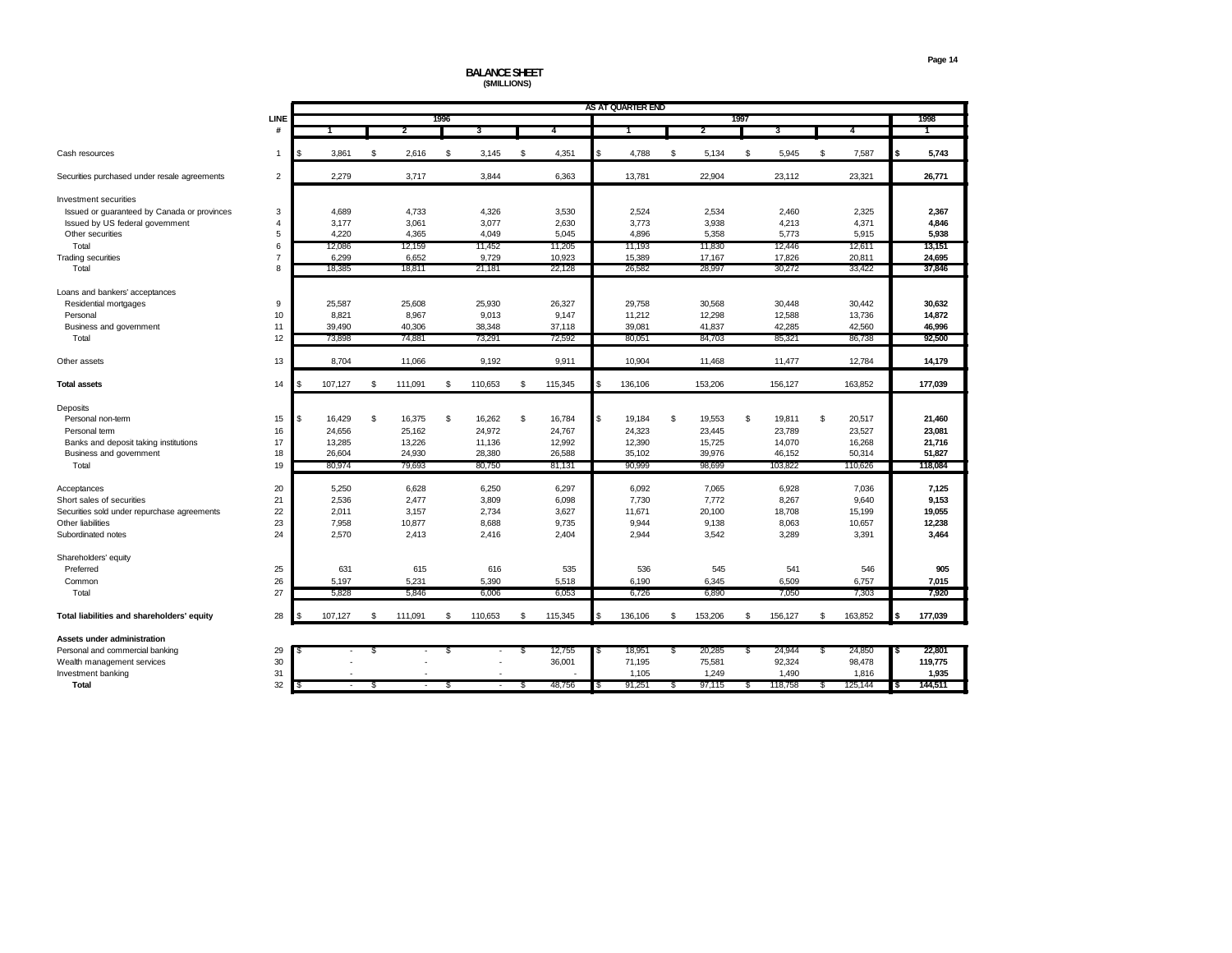# **ANALYSIS OF CHANGE IN SHAREHOLDERS' EQUITY Page 15 (\$MILLIONS)**

| <b>LINE</b>                                                        | AS AT QUARTER END |         |                |         |              |         |                |         |         |         | <b>FULL YEAR</b> |
|--------------------------------------------------------------------|-------------------|---------|----------------|---------|--------------|---------|----------------|---------|---------|---------|------------------|
| #                                                                  |                   | 1996    |                |         |              | 1997    |                |         | 1998    |         |                  |
|                                                                    |                   | 2       | 3              | 4       | $\mathbf{1}$ | 2       | 3              | 4       | 1       | 1996    | 1997             |
| <b>Preferred shares</b>                                            |                   |         |                |         |              |         |                |         |         |         |                  |
| Balance at beginning of period                                     | \$535             | \$541   | \$539          | \$541   | \$534        | \$536   | \$545          | \$541   | \$546   | \$535   | \$534            |
| Issued - TD Mortgage Investment Corp.<br>$\overline{2}$            |                   |         |                |         |              |         |                |         | 350     |         |                  |
| 3<br>Redeemed                                                      |                   |         |                |         |              |         |                |         |         |         |                  |
| Translation on shares issued in foreign currency<br>$\overline{a}$ | 6                 | (2)     | $\overline{2}$ |         | 2            | 9       | (4)            |         |         |         |                  |
| 5<br>Balance at end of period                                      | 541               | 539     | 541            | 534     | 536          | 545     | 541            | 546     | 905     | 534     | 546              |
| <b>Common shares</b>                                               |                   |         |                |         |              |         |                |         |         |         |                  |
| Balance at beginning of period<br>6                                | 882               | 883     | 887            | 860     | 1,305        | 1,294   | 1,290          | 1,297   | 1,297   | 882     | 1,305            |
| - Waterhouse<br>$\overline{7}$<br>Issued                           |                   |         |                | 459     |              |         |                |         |         | 459     |                  |
| - Options<br>8                                                     |                   | 4       | $\overline{2}$ |         | 5            | 9       | $\overline{7}$ |         |         | 12      | 21               |
| Repurchased for cancellation<br>9                                  |                   |         | (30)           | (19)    | (17)         | (13)    |                |         |         | (48)    | (30)             |
| Balance at end of period<br>10                                     | 883               | 887     | 860            | 1,305   | 1,294        | 1.290   | 1,297          | 1,297   | 1,298   | 1,305   | 1,297            |
| Retained earnings before                                           |                   |         |                |         |              |         |                |         |         |         |                  |
| foreign currency translation                                       |                   |         |                |         |              |         |                |         |         |         |                  |
| Balance at beginning of period<br>11                               | 4,593             | 4,739   | 4,876          | 4,802   | 4,805        | 4.855   | 4,910          | 5,112   | 5,305   | 4,593   | 4,805            |
| Net Income<br>12                                                   | 222               | 220     | 223            | 249     | 264          | 240     | 295            | 289     | 293     | 914     | 1,088            |
| <b>Dividends</b><br>13<br>- common                                 | (75)              | (75)    | (74)           | (77)    | (85)         | (84)    | (83)           | (83)    | (95)    | (302)   | (335)            |
| - preferred<br>14                                                  | (8)               | (8)     | (8)            |         | (8)          | (7)     | (8)            |         | (11)    | (32)    | (31)             |
| Share issue expenses - net of taxes<br>15                          |                   |         |                |         |              |         |                |         | (3)     |         |                  |
| 16<br>Shares repurchased for cancellation                          |                   |         | (215)          | (161)   | (124)        | (95)    | (3)            |         |         | (375)   | (222)            |
| Stock options settled in cash<br>17                                |                   |         |                |         |              |         |                |         | (2)     |         | (6)              |
| Other<br>18                                                        | 8                 |         |                |         | 3            |         |                |         | (1)     |         |                  |
| Balance at end of period                                           | 4,739             | 4.876   | 4,802          | 4,805   | 4,855        | 4,910   | 5,112          | 5,305   | 5,486   | 4,805   | 5,305            |
| Foreign currency translation<br>19                                 |                   |         |                |         |              |         |                |         |         |         |                  |
| 20<br>Balance at beginning of period                               | 43                | 71      | 61             | 83      | 35           | 41      | 145            | 100     | 155     | 43      | 35               |
| 21<br>Translation adjustments                                      | 32                | (8)     | 18             | (49)    | 14           | 62      | (25)           | 46      | 56      | (18)    | 97               |
| 22<br>Income taxes applicable to translation adjustments           | (4)               | (2)     | $\overline{4}$ |         | (8)          | 42      | (20)           |         | 20      | 10      | 23               |
| Balance at end of period                                           | 71                | 61      | 83             | 35      | 41           | 145     | 100            | 155     | 231     | 35      | 155              |
| Retained earnings at end of period after<br>23                     |                   |         |                |         |              |         |                |         |         |         |                  |
| 24<br>foreign currency translation                                 | 4,810             | 4,938   | 4,885          | 4,840   | 4,896        | 5,055   | 5,211          | 5,460   | 5,717   | 4,840   | 5,460            |
| 25<br><b>Total common equity</b>                                   | 5,693             | 5,825   | 5,745          | 6,145   | 6,190        | 6,345   | 6,508          | 6,757   | 7,015   | 6,145   | 6,757            |
| 26<br>Total shareholders' equity                                   | \$6,234           | \$6,364 | \$6,286        | \$6,679 | \$6,726      | \$6,890 | \$7,049        | \$7,303 | \$7,920 | \$6,679 | \$7,303          |

#### **NUMBER OF COMMON SHARES**

| <b>Common Shares</b><br>Number of common shares at beginning of period | 27 | 301.402.561 | 301.445.791 | 301,694,291              | 291,790,106 | 302.702.896 | 299,137,724 | 296.543.324 | 296,932,574 | 296.946.199 | 301,402,561  | 302,702,896 |
|------------------------------------------------------------------------|----|-------------|-------------|--------------------------|-------------|-------------|-------------|-------------|-------------|-------------|--------------|-------------|
| Issued on acquisition of Waterhouse                                    | 28 |             |             | $\overline{\phantom{0}}$ | 16.699.200  | 28,278      |             |             |             |             | 16,699,200   | 28.278      |
| Stock options exercised                                                | 29 | 43,230      | 248,500     | 127,500                  | 247,475     | 264.150     | 425,500     | 389,250     | 13,625      | 17.850      | 666,705      | 1,092,525   |
| Common shares repurchased                                              | 30 |             |             | (10,031,685)             | (6,033,885) | (3.857.600) | (3,019,900) |             |             |             | (16.065.570) | (6,877,500) |
| Number of common shares at end of period                               | 31 | 301.445.791 | 301.694.291 | 291.790.106              | 302.702.896 | 299.137.724 | 296.543.324 | 296.932.574 | 296.946.199 | 296.964.049 | 302,702,896  | 296,946,199 |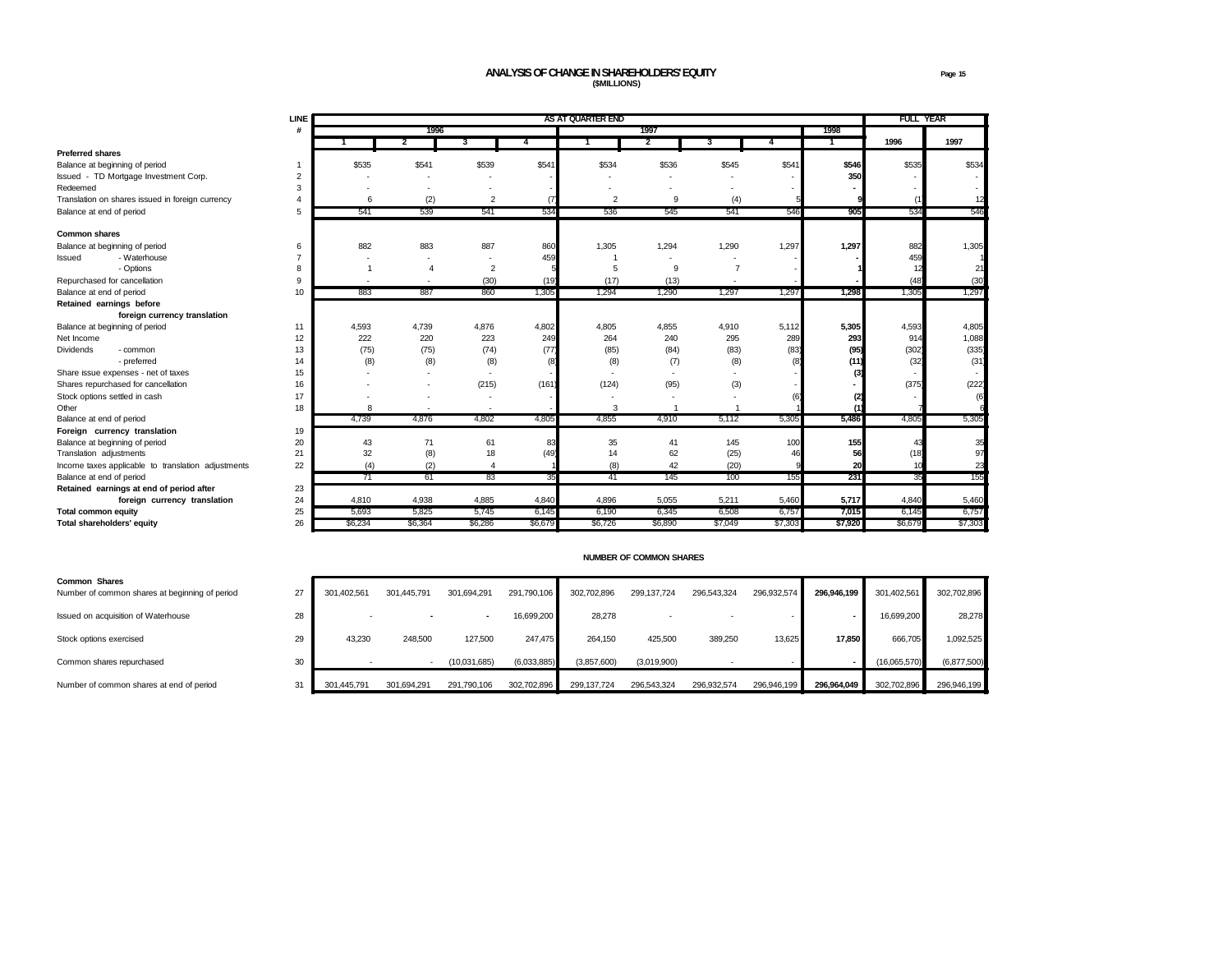|                                           | AS AT QUARTER END |         |                |         |         |         |                |                       |          |          |  |
|-------------------------------------------|-------------------|---------|----------------|---------|---------|---------|----------------|-----------------------|----------|----------|--|
|                                           | LINE              |         | 1996           |         |         |         | 1997           |                       |          | 1998     |  |
|                                           | #                 | 1       | $\overline{2}$ | 3       | $4*$    | 1       | $\overline{2}$ | 3                     | 4        | 1        |  |
| <b>Balance Sheet</b>                      |                   |         |                |         |         |         |                |                       |          |          |  |
| Cash resources                            | 1                 | \$865   | \$728          | \$767   | \$862   | \$814   | \$917          | \$1,070               | \$1,414  | \$1,043  |  |
| Securities **                             | $\overline{2}$    | 8,484   | 8,937          | 9,174   | 10,786  | 13,247  | 14,737         | 14,242                | 17,949   | 13,761   |  |
| Loans                                     | 3                 | 41,869  | 43,182         | 44,914  | 46,570  | 46,191  | 49,443         | 47,029                | 46,752   | 48,989   |  |
| Customers' liability under acceptances    | $\overline{4}$    | 5,972   | 6,453          | 6,450   | 6,411   | 6,092   | 7,065          | 6,928                 | 7,036    | 7,098    |  |
| Other assets                              | 5                 | 3,126   | 3,131          | 3,669   | 3,524   | 4,131   | 3,926          | 4,174                 | 4.922    | 4,717    |  |
| <b>Total balance sheet</b>                | 6                 | 60,316  | 62,431         | 64,974  | 68,153  | 70,475  | 76,088         | 73,443                | 78,073   | 75,608   |  |
|                                           |                   |         |                |         |         |         |                |                       |          |          |  |
| <b>Off Balance Sheet</b>                  |                   |         |                |         |         |         |                |                       |          |          |  |
| <b>Credit instruments</b>                 | $\overline{7}$    | 18,474  | 18,205         | 20,132  | 19,566  | 20,399  | 22,337         | 21,551                | 22,047   | 22,304   |  |
| Interest rate contracts                   | 8                 | 1,525   | 1,108          | 1,558   | 1,452   | 1,541   | 1,471          | 1,557                 | 2,049    | 1,918    |  |
| Foreign exchange contracts                | 9                 | 1,566   | 1,423          | 1,017   | 1,226   | 1,265   | 1,283          | 976                   | 716      | 1,006    |  |
| <b>Total off balance sheet</b>            | 10                | 21,565  | 20,736         | 22,707  | 22,244  | 23,205  | 25,090         | 24,084                | 24,812   | 25,228   |  |
|                                           |                   |         |                |         |         |         |                |                       |          |          |  |
| Total risk-weighted asset equivalent      | 11                | 81,881  | 83,167         | 87,681  | 90,397  | 93,680  | 101,179        | 97,527                | 102,885  | 100,836  |  |
|                                           |                   |         |                |         |         |         |                |                       |          |          |  |
|                                           |                   |         |                |         |         |         |                |                       |          |          |  |
| <b>CAPITAL</b>                            |                   |         |                |         |         |         |                |                       |          |          |  |
| TIER <sub>1</sub>                         |                   |         |                |         |         |         |                |                       |          |          |  |
| Common shareholders' equity               | 12                | 5.693   | 5,823          | 5.746   | 6,145   | 6,190   | 6,345          | 6,509                 | 6,757    | 7,015    |  |
| Non-cumulative preferred shares           | 13                | 540     | 538            | 540     | 534     | 537     | 545            | 541                   | 546      | 905      |  |
| Less: Goodwill                            | 14                |         |                |         | (522)   | (519)   | (531)          | (517)                 | (522)    | (756)    |  |
| <b>Total Tier 1</b>                       | 15                | 6,233   | 6,361          | 6,286   | 6,157   | 6,208   | 6,359          | 6,533                 | 6,782    | 7,164    |  |
|                                           |                   |         |                |         |         |         |                |                       |          |          |  |
| TIER <sub>2</sub>                         |                   |         |                |         |         |         |                |                       |          |          |  |
| Subordinated debt                         | 16                | 2,350   | 2,345          | 2,376   | 2,685   | 2,944   | 3,542          | 3,289                 | 3,391    | 3,463    |  |
| Less: Amortization of subordinated debt   | 17                | (44)    | (61)           | (61)    | (58)    | (56)    | (243)          | (63)                  | (107)    | (109)    |  |
| Tier 2 capital in excess of 50% of Tier 1 | 18                |         | ÷,             |         |         |         | (120)          | $\tilde{\phantom{a}}$ |          |          |  |
| General provisions                        | 19                |         |                |         |         |         |                |                       | 402      | 425      |  |
| <b>Total Tier 2</b>                       | 20                | 2,306   | 2,284          | 2,315   | 2,627   | 2,888   | 3,179          | 3,226                 | 3,686    | 3,779    |  |
| Other deductions                          | 21                |         |                |         |         |         |                | (10)                  | (14)     | (15)     |  |
| <b>Total Capital</b>                      | 22                | \$8,539 | \$8,645        | \$8,601 | \$8,784 | \$9,096 | \$9,538        | \$9,749               | \$10,454 | \$10,928 |  |
|                                           |                   |         |                |         |         |         |                |                       |          |          |  |
| <b>Capital ratios</b>                     |                   |         |                |         |         |         |                |                       |          |          |  |
| Canadian                                  |                   |         |                |         |         |         |                |                       |          |          |  |
| Tier 1                                    | 23                | 7.6     | 7.6            | 7.2     | 6.8     | 6.6     | 6.3            | 6.7                   | 6.6      | 7.1      |  |
| Total                                     | 24                | 10.4    | 10.4           | 9.8     | 9.7     | 9.7     | 9.4            | 10 <sup>°</sup>       | 10.2     | 10.8     |  |
|                                           |                   |         |                |         |         |         |                |                       |          |          |  |
| U.S.A.                                    |                   |         |                |         |         |         |                |                       |          |          |  |
| Tier 1                                    | 25                | 7.4     | 7.5            | 7.0     | 6.6     | 6.5     | 6.1            | 6.5                   | 6.4      | 6.9      |  |
| Total                                     | 26                | 10.3    | 10.3           | 9.7     | 9.6     | 9.5     | 9.1            | 9.6                   | 9.8      | 10.3     |  |
|                                           |                   |         |                |         |         |         |                |                       |          |          |  |

\* 4th Quarter ratios for 1996 reflect November 1, 1996 \$350 million subordinated note issue.

\*\* Market risk rules for trading securities in effect from Q1/98 (\$ 8,845 million).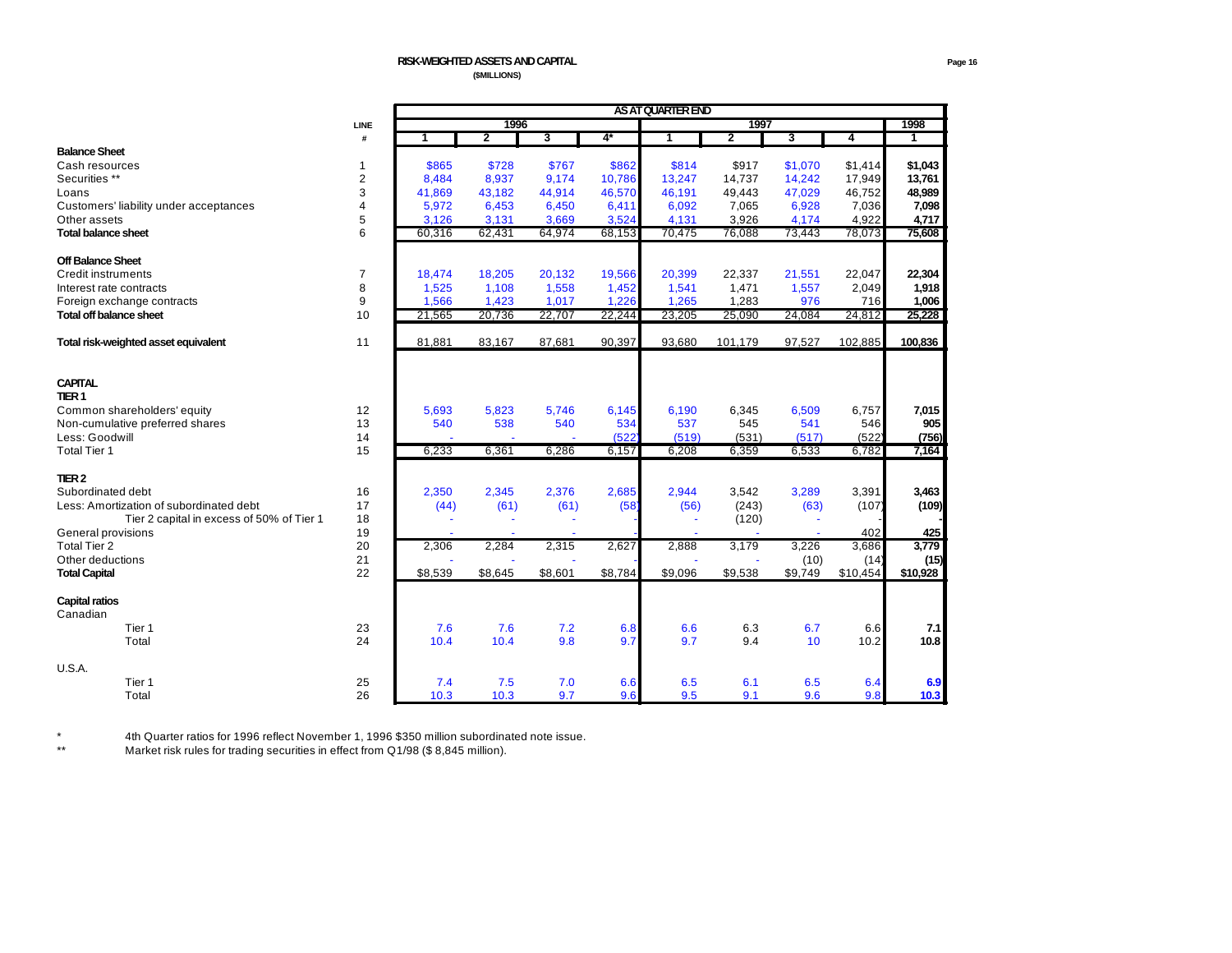## **DERIVATIVES (\$MILLIONS)**

|                                   |                                      |                |          |                |          |          | AS AT QUARTER END       |                         |                         |                |          |
|-----------------------------------|--------------------------------------|----------------|----------|----------------|----------|----------|-------------------------|-------------------------|-------------------------|----------------|----------|
|                                   |                                      | LINE           |          | 1996           |          |          |                         | 1997                    |                         |                | 1998     |
|                                   |                                      | #              | 1        | $\overline{2}$ | 3        | 4        | 1                       | $\overline{\mathbf{2}}$ | 3                       | $\overline{4}$ | 1        |
| <b>Interest Rate Contracts</b>    |                                      |                |          |                |          |          |                         |                         |                         |                |          |
| <b>Futures</b>                    | <b>Notional Principal</b>            | $\mathbf{1}$   | \$38.010 | \$41.571       | \$38.507 | \$42,303 | \$43,755                | \$46,945                | \$51.623                | \$73,912       | \$94,328 |
| Forward rate                      | <b>Notional Principal</b>            | $\overline{2}$ | 32,735   | 37,257         | 41,442   | 39,577   | 27,172                  | 30.986                  | 29,730                  | 19,320         | 23,207   |
| agreements                        | <b>Replacement Cost</b>              | 3              | 42       | 33             | 23       | 30       | 9                       | 8                       | $\overline{7}$          |                | 9        |
|                                   | <b>Credit Equivalent</b>             | 4              | 67       | 47             | 32       | 42       | 17                      | 13                      | 17                      | 13             | 21       |
|                                   | Risk-Weighted                        | 5              | 15       | 10             | 8        | 10       | $\overline{\mathbf{4}}$ | 3                       | $\overline{\mathbf{4}}$ | 3              | Δ        |
| Options                           | <b>Notional Principal</b>            | 6              | 76,252   | 108,343        | 81,121   | 85,403   | 73,142                  | 71,371                  | 68,301                  | 78,651         | 87,814   |
|                                   | <b>Replacement Cost</b>              | $\overline{7}$ | 339      | 267            | 242      | 322      | 305                     | 310                     | 362                     | 366            | 372      |
|                                   | Credit Equivalent                    | 8              | 504      | 354            | 353      | 435      | 421                     | 442                     | 433                     | 473            | 489      |
|                                   | Risk-Weighted                        | 9              | 118      | 87             | 92       | 104      | 102                     | 112                     | 106                     | 118            | 122      |
| Swaps                             | <b>Notional Principal</b>            | 10             | 163,127  | 157,408        | 155,957  | 172,438  | 174,913                 | 190,398                 | 208,407                 | 227,129        | 219,951  |
|                                   | <b>Replacement Cost</b>              | 11             | 2,750    | 1,843          | 2,686    | 2,818    | 2,816                   | 2,502                   | 3,329                   | 3,399          | 3,758    |
|                                   | <b>Credit Equivalent</b>             | 12             | 3,467    | 2,651          | 3,520    | 3,796    | 3,853                   | 3,568                   | 4,395                   | 5,355          | 5,309    |
|                                   | Risk-Weighted                        | 13             | 1,072    | 725            | 1,188    | 1,049    | 1,074                   | 1,252                   | 1,199                   | 1,542          | 1,503    |
| Cross currency                    | <b>Notional Principal</b>            | 14             | 14,005   | 13,594         | 14,869   | 16,752   | 19,207                  | 20.196                  | 22,514                  | 28,664         | 27,426   |
|                                   | interest rate swap Replacement Cost  | 15             | 510      | 547            | 503      | 516      | 554                     | 474                     | 759                     | 964            | 1,001    |
|                                   | Credit Equivalent                    | 16             | 1,231    | 1,243          | 1,272    | 1,368    | 1,545                   | 1,501                   | 1,899                   | 2,499          | 2,351    |
|                                   | Risk-Weighted                        | 17             | 320      | 286            | 270      | 289      | 361                     | 362                     | 467                     | 696            | 552      |
| <b>Foreign Exchange Contracts</b> |                                      |                |          |                |          |          |                         |                         |                         |                |          |
|                                   | Forward contracts Notional Principal | 18             | 208,520  | 189,358        | 180,174  | 175,160  | 170,757                 | 148,614                 | 160,696                 | 193,857        | 188,343  |
|                                   | <b>Replacement Cost</b>              | 19             | 3,175    | 2,819          | 1,249    | 2,076    | 2,239                   | 2,723                   | 1,959                   | 2,316          | 2,870    |
|                                   | Credit Equivalent                    | 20             | 5,303    | 4,729          | 3,059    | 3,772    | 3,931                   | 4,577                   | 3,574                   | 4,103          | 4,730    |
|                                   | Risk-Weighted                        | 21             | 1,369    | 1,222          | 822      | 993      | 1,037                   | 1,249                   | 932                     | 1,104          | 1,339    |
| Swaps                             | <b>Notional Principal</b>            | 22             | 2.851    | 2,839          | 2,790    | 3,110    | 3,200                   | 3,356                   | 3,422                   | 2,909          | 7,550    |
|                                   | <b>Replacement Cost</b>              | 23             | 156      | 166            | 211      | 232      | 203                     | 176                     | 197                     | 211            | 247      |
|                                   | <b>Credit Equivalent</b>             | 24             | 295      | 311            | 355      | 418      | 387                     | 357                     | 382                     | 402            | 700      |
|                                   | Risk-Weighted                        | 25             | 117      | 127            | 132      | 150      | 142                     | 132                     | 140                     | 135            | 225      |
| Options                           | <b>Notional Principal</b>            | 26             | 20,020   | 23,912         | 25,765   | 22,357   | 23,205                  | 16,542                  | 20,970                  | 17,385         | 16,947   |
|                                   | <b>Replacement Cost</b>              | 27             | 157      | 124            | 78       | 127      | 135                     | 131                     | 159                     | 125            | 231      |
|                                   | <b>Credit Equivalent</b>             | 28             | 271      | 254            | 214      | 286      | 291                     | 266                     | 464                     | 283            | 377      |
|                                   | Risk-Weighted                        | 29             | 80       | 74             | 63       | 83       | 86                      | 86                      | 138                     | 78             | 140      |
|                                   |                                      |                |          |                |          |          |                         |                         |                         |                |          |
| <b>Total Derivatives</b>          | <b>Notional Principal</b>            | 30             | 555,520  | 574,282        | 540,625  | 557.100  | 535,351                 | 528,408                 | 565,663                 | 641,827        | 665,566  |
|                                   | <b>Replacement Cost</b>              | 31             | 7,129    | 5,799          | 4,992    | 6,121    | 6,261                   | 6,324                   | 6,772                   | 7,387          | 8,488    |
|                                   | Credit Equivalent                    | 32             | 11,138   | 9,589          | 8,805    | 10,117   | 10,445                  | 10,724                  | 11,164                  | 13,128         | 13,977   |
|                                   | Risk-Weighted                        | 33             | 3,091    | 2,531          | 2,575    | 2,678    | 2,806                   | 3,196                   | 2,986                   | 3,675          | 3,885    |
|                                   | Impact of Netting                    | 34             |          |                |          |          |                         | (442)                   | (454)                   | (910)          | (961)    |
|                                   | Net Risk-Weighted                    | 35             |          |                |          |          |                         | \$2,754                 | \$2,532                 | \$2,765        | \$2,924  |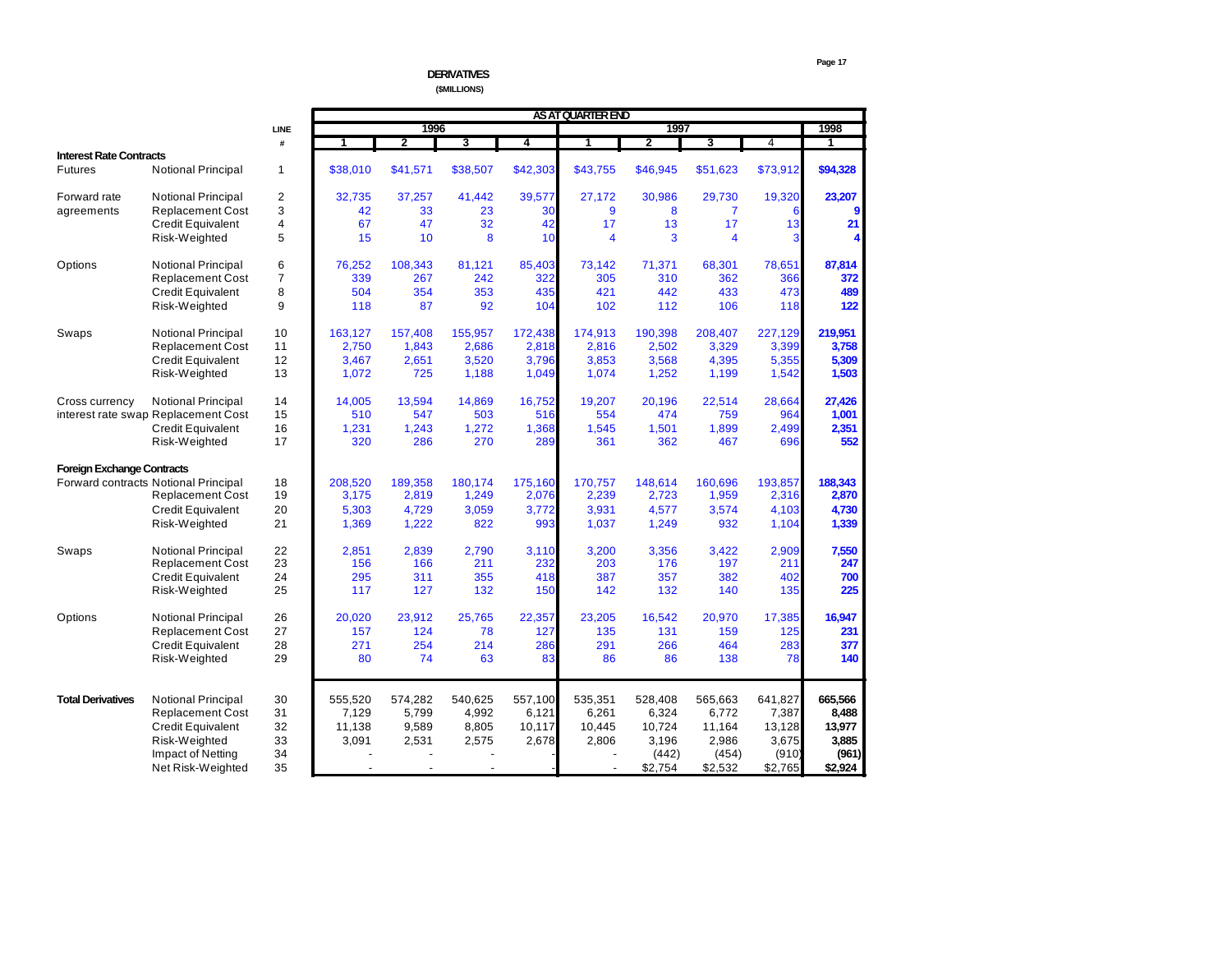### **NET IMPAIRED LOANS (\$MILLIONS)**

|                                                        |                | AS AT QUARTER END |                |          |          |          |           |           |           |           |  |  |
|--------------------------------------------------------|----------------|-------------------|----------------|----------|----------|----------|-----------|-----------|-----------|-----------|--|--|
|                                                        | LINE           |                   | 1996           |          |          |          | 1997      |           |           | 1998      |  |  |
|                                                        | $\#$           |                   | 2              | 3        | 4        | 1        | 2         | 3         | 4         | 1         |  |  |
| <b>DOMESTIC</b>                                        |                |                   |                |          |          |          |           |           |           |           |  |  |
| Personal                                               | $\mathbf{1}$   | \$74              | \$71           | \$67     | \$74     | \$74     | \$67      | \$35      | \$57      | \$57      |  |  |
| Commercial                                             | $\overline{2}$ | 193               | 149            | 197      | 142      | 189      | 151       | 172       | 116       | 104       |  |  |
| Corporate                                              | 3              | 99                | 95             | 82       | 86       | 266      | 183       | 176       | 98        | 121       |  |  |
| <b>Total Domestic net of Specific Provisions</b>       | $\overline{4}$ | 366               | 315            | 346      | 302      | 529      | 401       | 383       | 271       | 282       |  |  |
| <b>INTERNATIONAL</b>                                   |                |                   |                |          |          |          |           |           |           |           |  |  |
| U.S.A.                                                 | 5              | 282               | 252            | 224      | 201      | 101      | 89        | 71        | 52        | 215       |  |  |
| Other International                                    | 6              | 3                 | $\overline{2}$ |          |          |          | ٠         |           |           | 12        |  |  |
| <b>Total International net of Specific Provisions</b>  | $\overline{7}$ | 285               | 254            | 224      | 201      | 101      | 89        | 71        | 52        | 227       |  |  |
| <b>Total Impaired Loans net of Specific Provisions</b> | 8              | 651               | 569            | 570      | 503      | 630      | 490       | 454       | 323       | 509       |  |  |
| <b>General Provision for Credit Losses</b>             | 9              | 159               | 174            | 131      | 159      | 116      | 123       | 169       | 402       | 425       |  |  |
| <b>TOTAL NET IMPAIRED LOANS</b>                        | 10             | 492               | 395            | 439      | 344      | 514      | 367       | 285       | (79)      | 84        |  |  |
| Allowance for Credit Losses                            | 11             | 447               | 496            | 533      | 429      | 461      | 501       | 535       | 585       | 648       |  |  |
| <b>TOTAL GROSS IMPAIRED LOANS</b>                      | 12             | \$939             | \$891          | \$972    | \$773    | \$975    | \$868     | \$820     | \$506     | \$732     |  |  |
| Allowance for Credit Losses as a % of Gross            |                |                   |                |          |          |          |           |           |           |           |  |  |
| <b>Impaired Loans</b>                                  | 13             | 47.6%             | 55.7%          | 54.8%    | 55.5%    | 47.3%    | 57.7%     | 65.2%     | 115.6%    | 88.5%     |  |  |
| Total Loans (Page 14, lines $2 + 12$ )                 | 14             | \$76,650          | \$83,939       | \$86,545 | \$91,865 | \$93,832 | \$107,607 | \$108,433 | \$110,059 | \$119,271 |  |  |
| Net Impaired Loans as a % of Total Loans               | 15             | 0.6%              | 0.5%           | 0.5%     | 0.4%     | 0.5%     | 0.3%      | 0.3%      | $-0.1%$   | 0.1%      |  |  |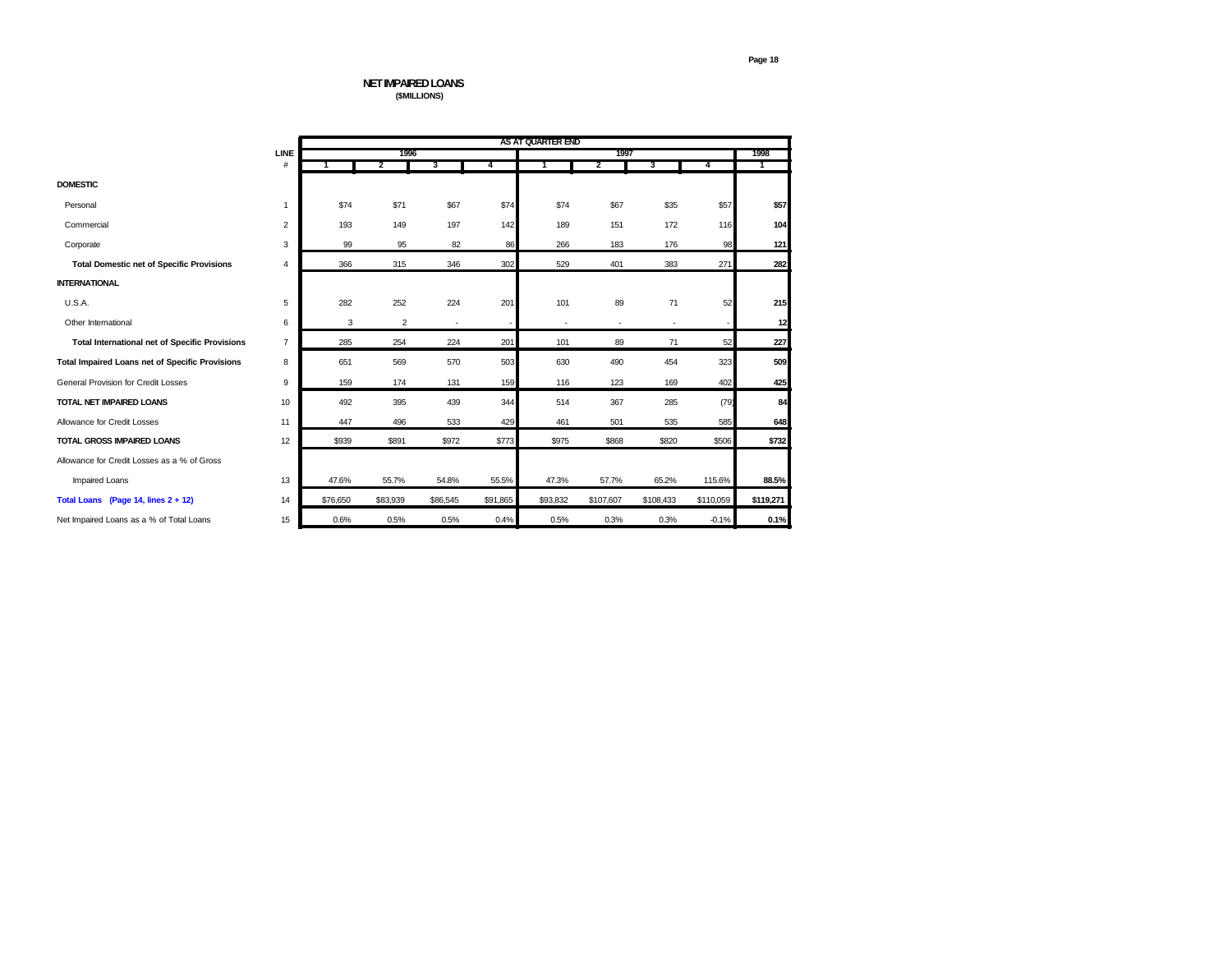## **COMMERCIAL REAL ESTATE LOANS AND CUSTOMERS' LIABILITY UNDER ACCEPTANCES (\$MILLIONS)**

|                            |                |              | As at January 31, 1997 |                |                          |              | As at October 31, 1997 |                          |                          | As at January 31, 1998 |                         |                |                          |  |
|----------------------------|----------------|--------------|------------------------|----------------|--------------------------|--------------|------------------------|--------------------------|--------------------------|------------------------|-------------------------|----------------|--------------------------|--|
|                            |                |              |                        |                | <b>Net Impaired</b>      |              |                        |                          | <b>Net Impaired</b>      |                        |                         |                | <b>Net Impaired</b>      |  |
|                            | LINE           |              | <b>Impaired Loans</b>  |                | Loans                    |              | <b>Impaired Loans</b>  |                          | Loans                    |                        | <b>Impaired Loans</b>   |                | Loans                    |  |
|                            | $\#$           | <b>Total</b> | <b>Gross</b>           | Net            | % of Total               | <b>Total</b> | Gross                  | Net                      | % of Total               | Total                  | <b>Gross</b>            | Net            | % of Total               |  |
| <b>DOMESTIC</b>            |                |              |                        |                |                          |              |                        |                          |                          |                        |                         |                |                          |  |
| Commercial/Industrial      | 1              | \$2,025      | \$156                  | \$33           | 1.6 %                    | \$1,974      | \$52                   | \$23                     | 1.2%                     | \$1,838                | \$54                    | \$24           | 1.3%                     |  |
| Residential                | $\overline{2}$ | 1.131        | 34                     | $\overline{4}$ | 0.4                      | 1,153        | 28                     | 17                       | 1.5                      | 1,162                  | 10                      |                | $\blacksquare$           |  |
| Retail                     | 3              | 493          | $\overline{4}$         | 3              | 0.6                      | 583          | $\overline{2}$         | $\overline{2}$           | 0.3                      | 401                    | $\overline{\mathbf{2}}$ | $\mathbf{1}$   | 0.2                      |  |
| <b>Total Domestic</b>      | 4              | 3,649        | 194                    | 40             | 1.1                      | 3,710        | 82                     | 42                       | 1.1                      | 3,401                  | 66                      | 25             | 0.7                      |  |
| <b>INTERNATIONAL</b>       |                |              |                        |                |                          |              |                        |                          |                          |                        |                         |                |                          |  |
| <b>U.S.A.</b>              |                |              |                        |                |                          |              |                        |                          |                          |                        |                         |                |                          |  |
| Commercial/Industrial      | 5              | 334          | 44                     | 17             | 5.1                      | 226          | 19                     | 19                       | 8.4                      | 180                    | 24                      | 22             | 12.2                     |  |
| Residential                | 6              | 38           |                        | ٠              | ٠                        | 11           |                        | $\overline{\phantom{a}}$ | $\blacksquare$           | $\overline{7}$         | ٠                       |                | $\overline{\phantom{0}}$ |  |
| Retail                     | $\overline{7}$ | 27           | 3                      | $\overline{2}$ | 7.4                      | 15           | 3                      | $\overline{2}$           | 13.3                     | 23                     | 3                       | $\overline{2}$ | 8.7                      |  |
| Sub-total                  | 8              | 399          | 47                     | 19             | 4.8                      | 252          | 22                     | 21                       | 8.3                      | 210                    | 27                      | 24             | 11.4                     |  |
| <b>Other International</b> |                |              |                        |                |                          |              |                        |                          |                          |                        |                         |                |                          |  |
| Commercial/Industrial      | 9              | 30           |                        |                | ٠                        | 5            |                        |                          | ٠                        |                        |                         |                |                          |  |
| Residential                | 10             |              |                        |                | $\overline{\phantom{a}}$ |              |                        |                          | ٠                        |                        |                         |                |                          |  |
| Retail                     | 11             | 8            |                        | ٠              | ٠                        | 24           |                        | ٠                        | $\sim$                   | 19                     |                         |                | $\sim$                   |  |
| Sub-total                  | 12             | 38           | $\overline{1}$         | ٠              | ٠                        | 29           |                        | $\overline{\phantom{a}}$ | $\overline{\phantom{a}}$ | 19                     | ٠                       | ٠              | ٠                        |  |
| <b>Total International</b> | 13             | 437          | 48                     | 19             | 4.3                      | 281          | 22                     | 21                       | 7.5                      | 229                    | 27                      | 24             | 10.5                     |  |
| <b>TOTAL</b>               | 14             | \$4,086      | \$242                  | \$59           | 1.4%                     | \$3,991      | \$104                  | \$63                     | 1.6 %                    | \$3,630                | \$93                    | \$49           | 1.3%                     |  |